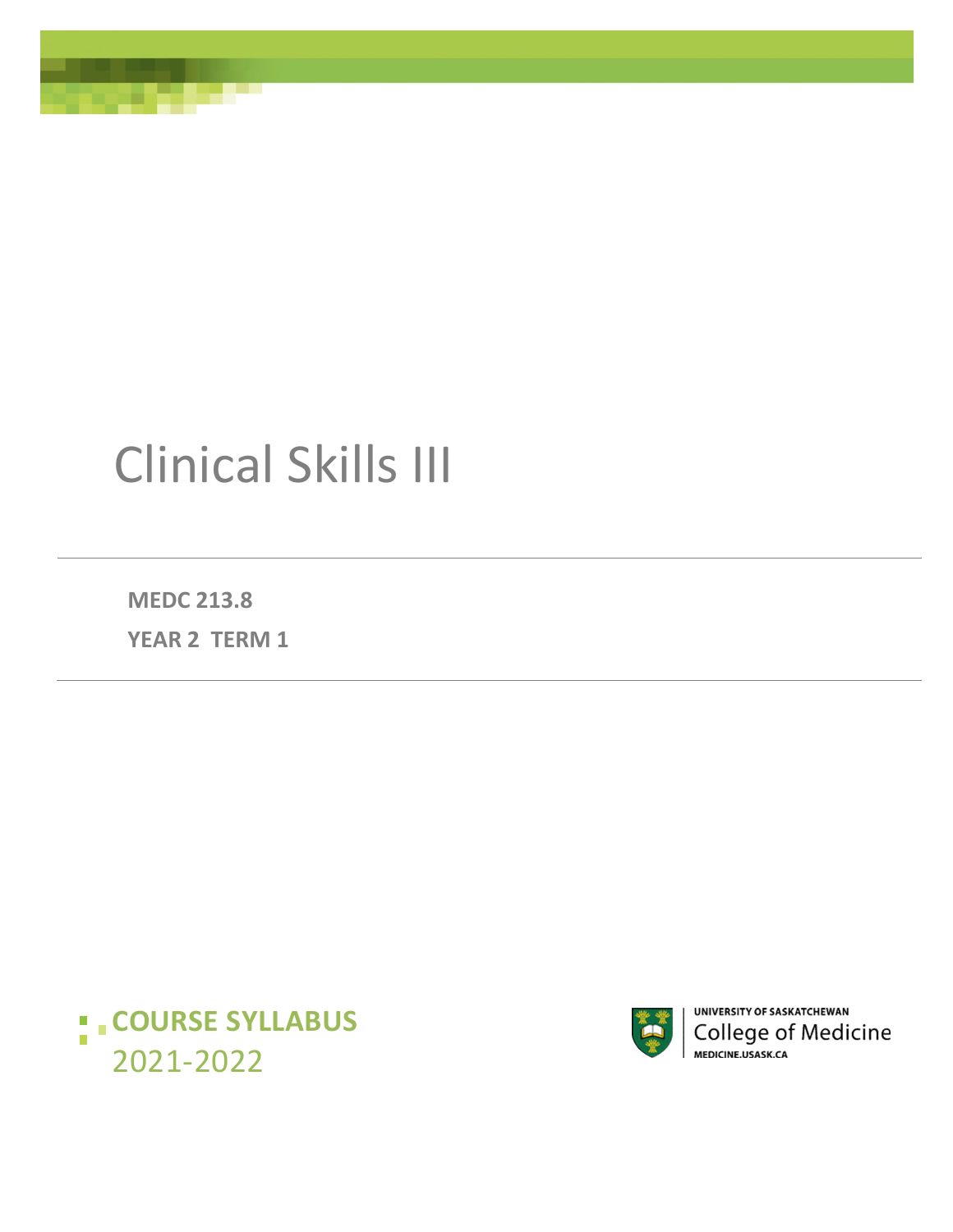*As we gather here today, we acknowledge we are on Treaty Six Territory and the Homeland of the Métis. We pay our respect to the First Nation and Métis ancestors of this place and reaffirm our relationship with one another. We recognize that in the course of your studies you will spend time learning in other traditional territories and Métis homelands. We wish you safe, productive and respectful encounters in these places.*

# **CLINICAL SKILLS III – COURSE OVERVIEW**

*The Covid-19 pandemic has caused significant changes to delivery of medical curriculum. We are planning to include in-person educational experiences, where possible, during the 2021-22 Fall Term. However, due to pandemic circumstances, the College of Medicine undergraduate education program may need to:* 

- *Modify curriculum content delivery outside of usual procedures and at short notice.*
- *Modify Course assessments which may need to be changed to a different format, or to have different weighting from that outlined in the syllabus.*

*As information becomes available, we will provide updates to students on any changes relating to content originally outlined in the syllabus.* 

**If you are on campus at any time, ensure you know what is required and expected of you:** One of the critical lessons learned in dealing with COVID-19 is knowing that situations can change and we must be flexible and ready to adjust our safety protocols. Instead of listing all of the relevant information in your course outline, the university has created [a webpage](https://covid19.usask.ca/students.php#Oncampusessentials) where all up-to-date information around returning to campus is listed. You are responsible for regularly checking the health and safety guidelines

<https://covid19.usask.ca/about/safety.php#Expectations>and knowing what is expected of you throughout the fall term. The College of Medicine has specific COVID protocols that are also important for you to be aware of and follow on the [College of Medicine website.](https://medicine.usask.ca/students/covid19.php)

# **COURSE DESCRIPTION**

Learning in Clinical Skills III (Year 2 - Term 1) will enable students to improve their patient-centered communication and physical examination skills. These skills will be improved upon through a combination of assessment of 'real-life' patients and structured learning sessions. Students will continue to develop clinical reasoning skills focusing on the development of differential diagnoses.

In addition to history taking and physical examination skills, students will begin to learn the importance and appropriate use of supplemental investigative tools. Ideally, students will move from gathering accurate data to the process of information integration and eventually be able to provide a logical, appropriate differential diagnosis.

The course will include the following components: Advanced Communication Skills III, Focused Interview and Physical Examination (FIPE) and Review Sessions, Discipline-specific patient Encounter Sessions (DSPE) in Neurology, Family Medicine, Nephrology, Urology, Physical Medicine and Rehabilitation, Orthopedics and Ophthalmology. When possible, Clinical Skills sessions will be organized around content students are learning in other courses.

Completion of this course will help students attain elements of their overall undergraduat[e program objectives](http://medicine.usask.ca/students/undergraduate/curriculum-schedules-objectives.php#Programobjectives) [\(Program Learning Objectives\).](https://medicine.usask.ca/students/undergraduate/curriculum-schedules-objectives.php#ProgramLearningObjectives)

**Prerequisites:** Successful completion of Clinical Skills I and II.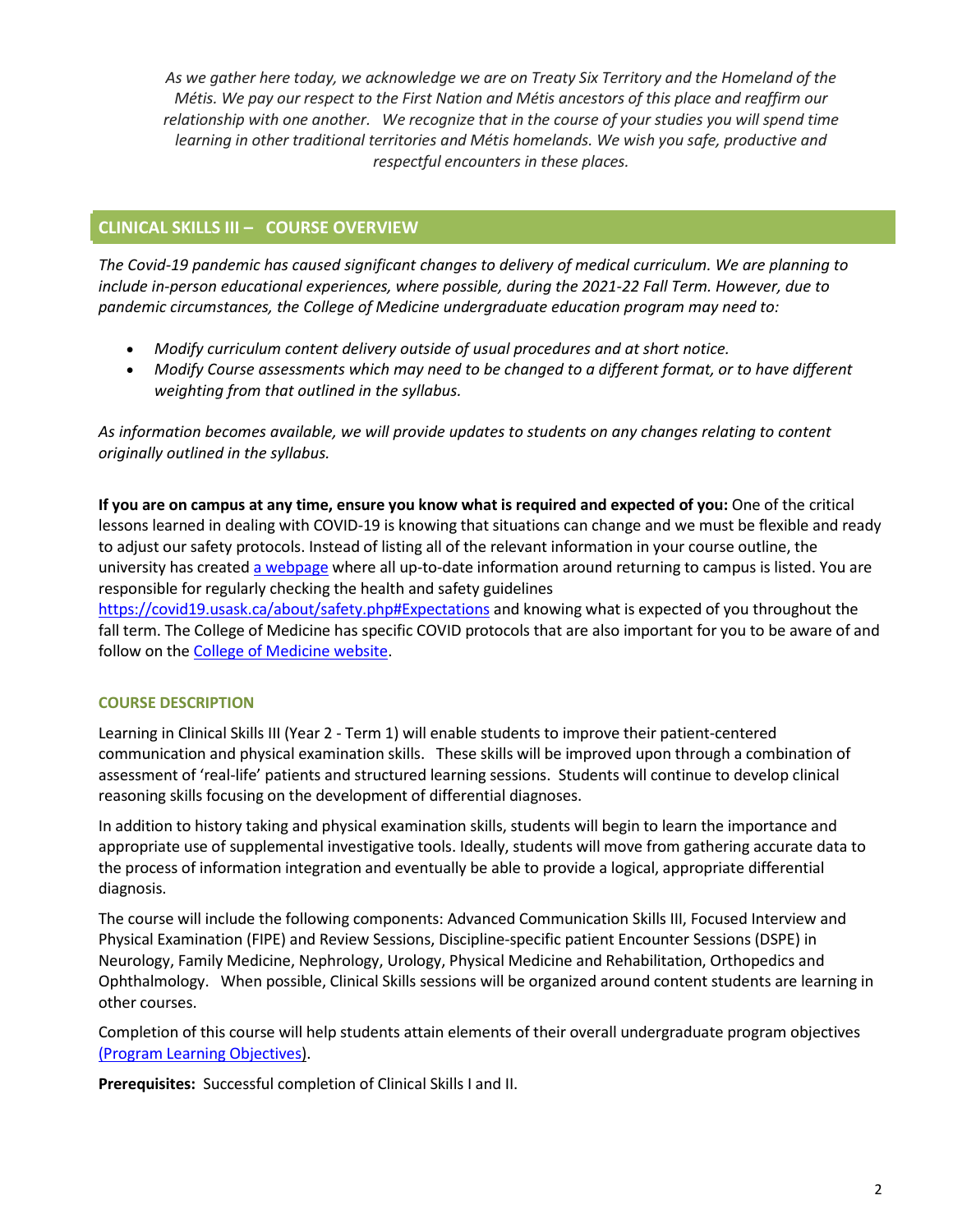#### **OVERALL COURSE OBJECTIVES**

By the completion of Clinical Skills III course, students will be able to:

- 1. Establish ethical relationships with patients characterized by understanding, trust and empathy.
- 2. Demonstrate communication skills in conducting a patient-centered interview that:
	- explore and apply the four dimensions of illness "FIFE" (feelings, ideas, impact on function, expectations);
	- explore the disease process and relevant past history;
	- explore relevant social and family context with the patient;
	- reach agreement with patients on the nature of their problems, appropriate goals of treatment, and roles of patient and doctor (and others, as appropriate) in management.
	- Apply principles of cultural safety
- 3. Perform a physical examination relevant to a patient's presenting problems, in an orderly efficient manner, demonstrating respect and sensitivity to patient comfort.
- 4. Demonstrate clinical reasoning including tailoring the interview content and physical examination to assist with the development of a provisional differential diagnosis.
- 5. Present a concise verbal summary of the patient's history including the disease and illness experience, physical exam, potential differential diagnoses, a brief assessment and management plan, and record the information obtained in an appropriate format.
- 6. Choose appropriate investigations for a particular clinical presentation.
- 7. Interpret relevant investigations.
- 8. Propose possible solutions to clinical problems and challenges suitable for level of training including advocating for the patient as necessary.
- 9. Demonstrate skill in procedures taught in Clinical Skills.
- 10. Reflect meaningfully on individual performance, feedback received, and feedback provided to other professionals.
- 11. Demonstrate competence in personal time management, such that competing demands are prioritized, requirements are completed as described and deadlines are met.
- 12. Demonstrate skills in using appropriate evidence-based resources to develop differential diagnoses, investigative and management plans.
- 13. Exhibit professional behaviour consistently including; integrity; responsibility; respect for and effective working relationships with patients, faculty, staff and peers; appropriate attire.

Information on literal descriptors for grading in the College of Medicine at the University of Saskatchewan can be found in th[e Pre-Clerkship Student Information Guide](https://medicine.usask.ca/documents/ugme/syllabi/student-guide-to-pre-clerkship.pdf) - Student Assessment Section

More information on the Academic Courses Policy on course delivery, examinations and assessment of student learning can be found at:<http://policies.usask.ca/policies/academic-affairs/academic-courses.php>NOTE: The College of Medicine a specific policies and procedures for course delivery, exams and assessment that can found on th[e Policies, Procedures and Forms](https://medicine.usask.ca/students/undergraduate/policies.php) page of the College of Medicine website.

The University of Saskatchewan Learning Charter is intended to define aspirations about the learning experience that the University aims to provide, and the roles to be played in realizing these aspirations by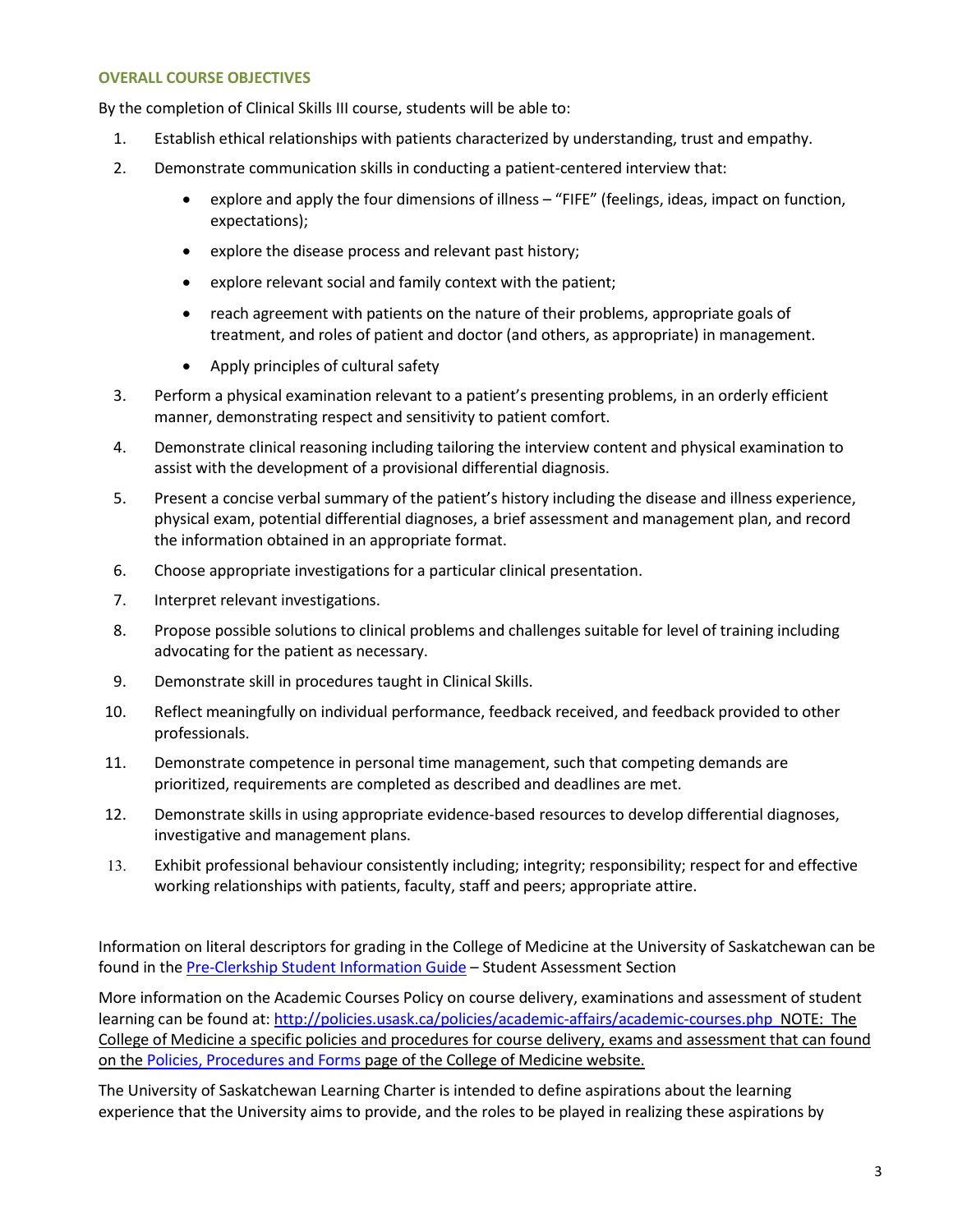students, instructors and the institution. A copy of the Learning Charter can be found at: [www.usask.ca/university\\_secretary/LearningCharter.pdf](http://www.usask.ca/university_secretary/LearningCharter.pdf)

# **COURSE CONTACTS**

Course Director: Dr. Alia Teja - [alia.teja@usask.ca](mailto:alia.teja@usask.ca) (306) 966-5354 Course Chair: Dr. Oriana Watt – [oriana.watt@usask.ca](mailto:oriana.watt@usask.ca)  Pre-Clerkship Administrative Coordinator: Sonja MacDonald - [sonja.macdonald@usask.ca-](mailto:megan.jenkins@usask.ca) (306) 966-5354 Administrative Coordinator (Regina): Kathryn Cooper – [kathryn.cooper@saskhealthauthority.ca](mailto:cassandra.eskra@saskhealthauthority.ca) -(306) 766-0556 Administrative Assistant: Kimberly Basque – [kimberly.basque@usask.ca](mailto:kimberly.basque@usask.ca) - 306-966-6151

# **COURSE SCHEDULE**

The Clinical Skills III Course consists of a variety of activities (including lectures, CLRC sessions, departmentbased sessions, simulations, and ½ day skills specific learning). The schedule will be posted on One45.

See One45 for specific schedule. Times and locations will vary. Check regularly for changes as changes can occur up to 48 hours in advance of the session. If changes are made within 48 hours of the session, students will be contacted directly by the module coordinator or administrative assistant.

All learning objectives (course, module, and session) can be accessed on One45 and the College of Medicine/Curriculum website under the appropriate year and course. A print version is also available. Access the link below for the most current objectives.

## [https://share.usask.ca/medicine/One45/kbase/Curriculum.aspx](https://share.usask.ca/medicine/one45/kbase/Curriculum.aspx)

## **INDEPENDENT LEARNING**

During the course, protected time for independent learning has been set aside to allow and encourage students to prepare, and practice skills learned as they monitor their own progress towards meeting the broad objectives for the medical program. Some sessions require prior preparation, and it is the student's responsibility to adequately prepare for sessions. Lack of preparation may result in being unable to effectively participate in learning activities, and may influence assessment.

## **COURSE DELIVERY**

Students will learn through a variety of methods, including:

- Facilitated small group learning sessions with simulated patients
- Discipline-specific patient encounter sessions
- Simulations
- ½ day specific skills training
- Large group sessions
- Independent self-directed learning
- Teaching videos/Webinars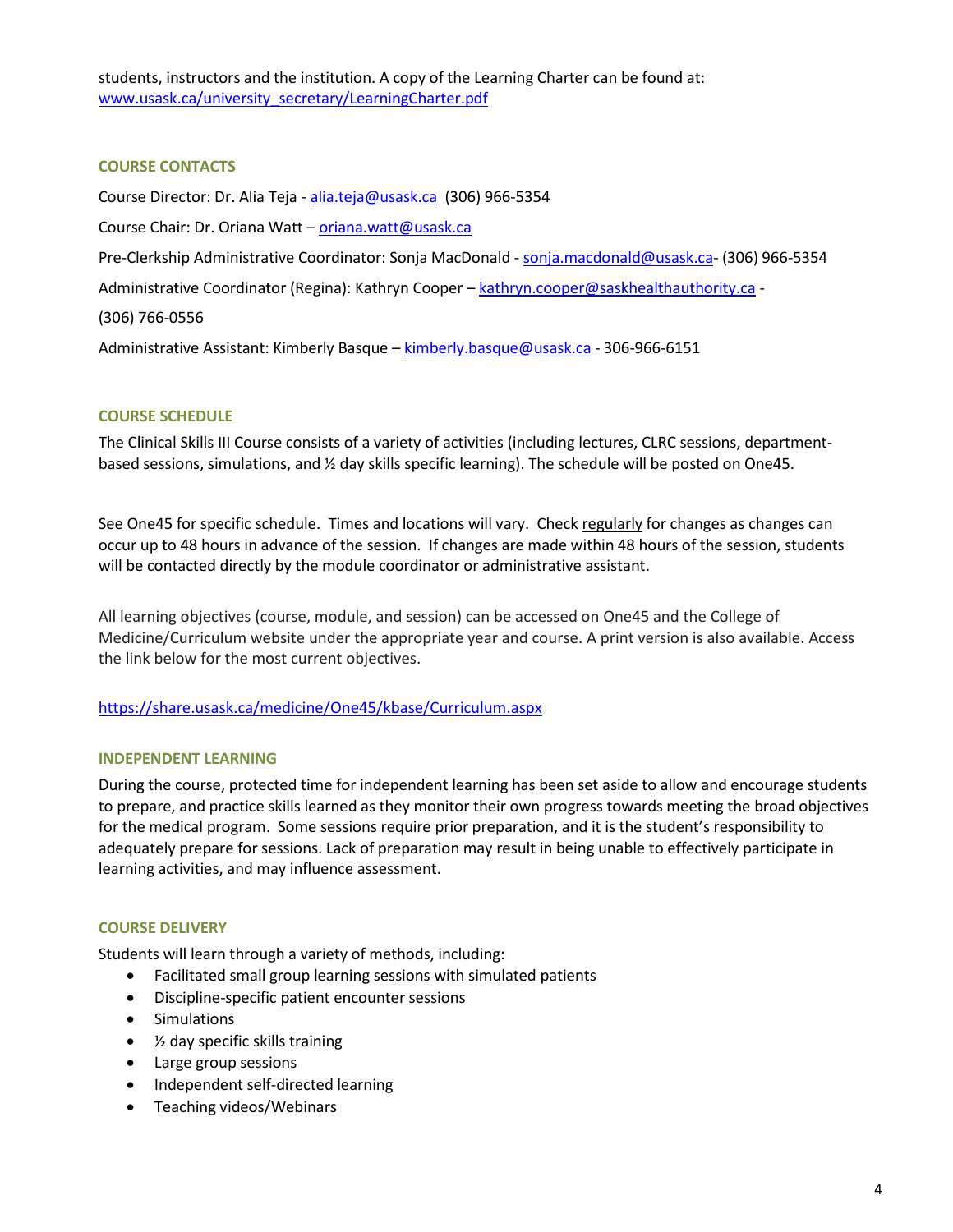## **COURSE MATERIAL ACCESS**

Course materials, including the syllabus, sessions, objectives, required reading, forms, and other useful documents are posted on One45 and Canvas.

 If you are having difficulty accessing your account please contact Student Central (306) 966-1212 or contact IT Services Help Desk (306) 966-4817

## **Readings/Textbooks**

The Edmonton Manual: Approach to the OSCE 4<sup>th</sup> Edition, University of Alberta Medical Students' Association

Bates Guide to Physical Examination and History Taking 11<sup>th</sup> Edition, Lippincott Williams & Wilkins, 2013.

Bates' Visual Guide to Physical Examination. Available online under Health Sciences Library at: <http://library.usask.ca/hsl>

Clinical Skills 1 Syllabus contains a model write up and review of the history and physical, as well as details of more advanced physical examination tests used in Clinical Skills II

## Undergraduate Diagnostic Imaging Fundamentals E-Book

The Undergraduate Diagnostic Imaging Fundamentals, by Dr. Brent Burbridge (MD, FRCPC) is an e-book resource to augment the presentation for imaging of common clinical conditions. Guiding principles related to minimizing radiation exposure, requesting appropriate imaging, and static images are enhanced and discussed. Additionally, users can access other imaging from the Dicom viewer (ODIN) to further advance their experience with viewing diagnostic imaging pathologies.

<https://openpress.usask.ca/undergradimaging/>

## Medical Instruments

These required medical instruments must be purchased before the commencement of the school year:

- stethoscope
- reflex hammer (Queen's Square preferred)\*
- centimeter ruler
- pen light
- flexible tape measure
- watch with second hand
- lab coat

While the above medical instruments are required, it is strongly recommended that students have the following instruments for personal use.

- ophthalmoscope/otoscope
- aneroid blood pressure cuff
- $\bullet$  tuning fork(s) (128 cps +/- 512 cps)

**\*\*\*Students should be prepared to wear lab coats at all clinical sessions in the CLRC.**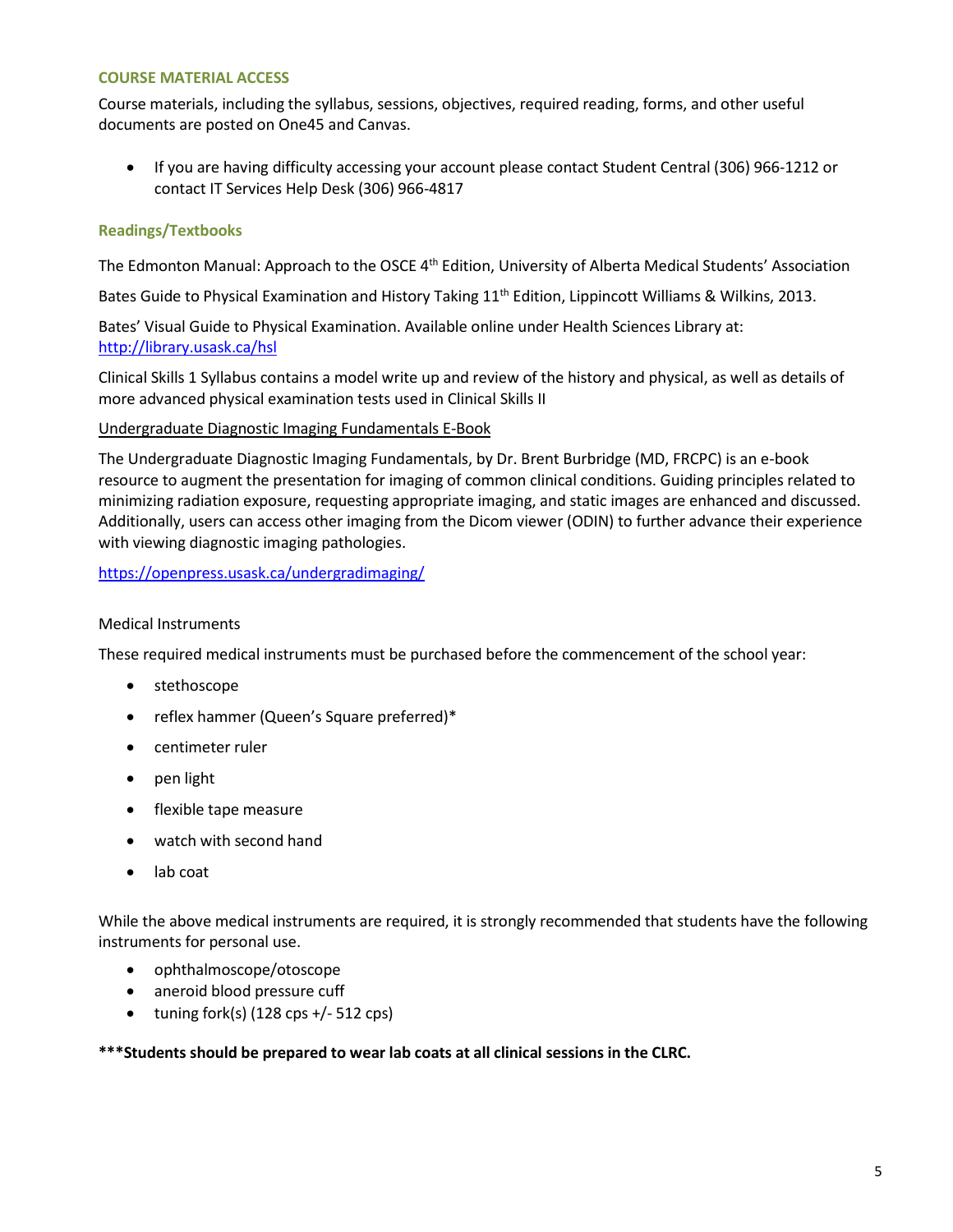#### **LEARNING CENTRES**

## **Saskatoon Site:**

The CLRC (2<sup>nd</sup> floor, E wing, Health Sciences Building) is where several small group sessions are held. The CLRC is available for students to practice clinical skills outside of class time when space is available. Students will need to request practice time in advance by emailing: [clrc\\_scheduling@usask.ca](mailto:clrc_scheduling@usask.ca) or through a Super User.

## **Regina Site:**

Regina small group learning sessions are held in the Learning Centre.

The learning centre is available after hours to the students. They need to use their SHA ID badges to access the space. Four exam rooms are open in the evenings to use. During the day, study and practice space is available, but must be booked through one of the UGME staff.

The simulation centre is also available to students after they do an individual orientation session with the simulation staff. Once that orientation is complete, the student's ID badge will allow them access to the space.

\*Access to clinical learning spaces in Saskatoon and Regina outside of class time is dependent on when space is available and physical distancing regulations from Public Health.

## **FEEDBACK ON STUDENT PERFORMANCE**

Clinical Skills courses are the practice arenas to develop and hone medical skills. Feedback in these courses is constant and comes through a variety of sources and in numerous ways. Informal, formal, self, and peer feedback are all part of this course. Course tutors will provide students with a variety of formal and informal, verbal and written feedback throughout the clinical sessions. Students will be asked to give and receive peer feedback during sessions and will be taught how to do this in a specific and objective fashion. Students should also be constantly reflecting, setting targets, and developing action plans for improvement and integration of feedback in constructive ways. Every interaction in this course is an opportunity for growth – students will receive formal and informal feedback throughout each module, but do not discount the value of oral feedback and comments.

## **PROFESSIONALISM**

Successful completion of all modules and OSCE requires students to meet expectations regarding professionalism. This includes professional attitudes towards simulated patients, peers, and tutors, as well as adherence to dress code policy [\(https://medicine.usask.ca/policies/index.php\)](https://medicine.usask.ca/policies/index.php), with conservative professional attire. It is expected that students have lab coats available at all Clinical Skills sessions, and their use will be at the discretion of tutors/preceptors. Note the following excerpt from the Student Guide:

Your physical appearance should engender respect from your patients and colleagues. You should, therefore, maintain a neat, clean and 'appropriate' style of dress. This should take into consideration the fact that your patients will likely come from all age groups and walks of life. Your goal is to present a pleasant and professional appearance, one that promotes patient confidence and comfort. Students should consider how their appearance may affect their patients' perceptions of them as future doctors and use this as a guide when choosing attire.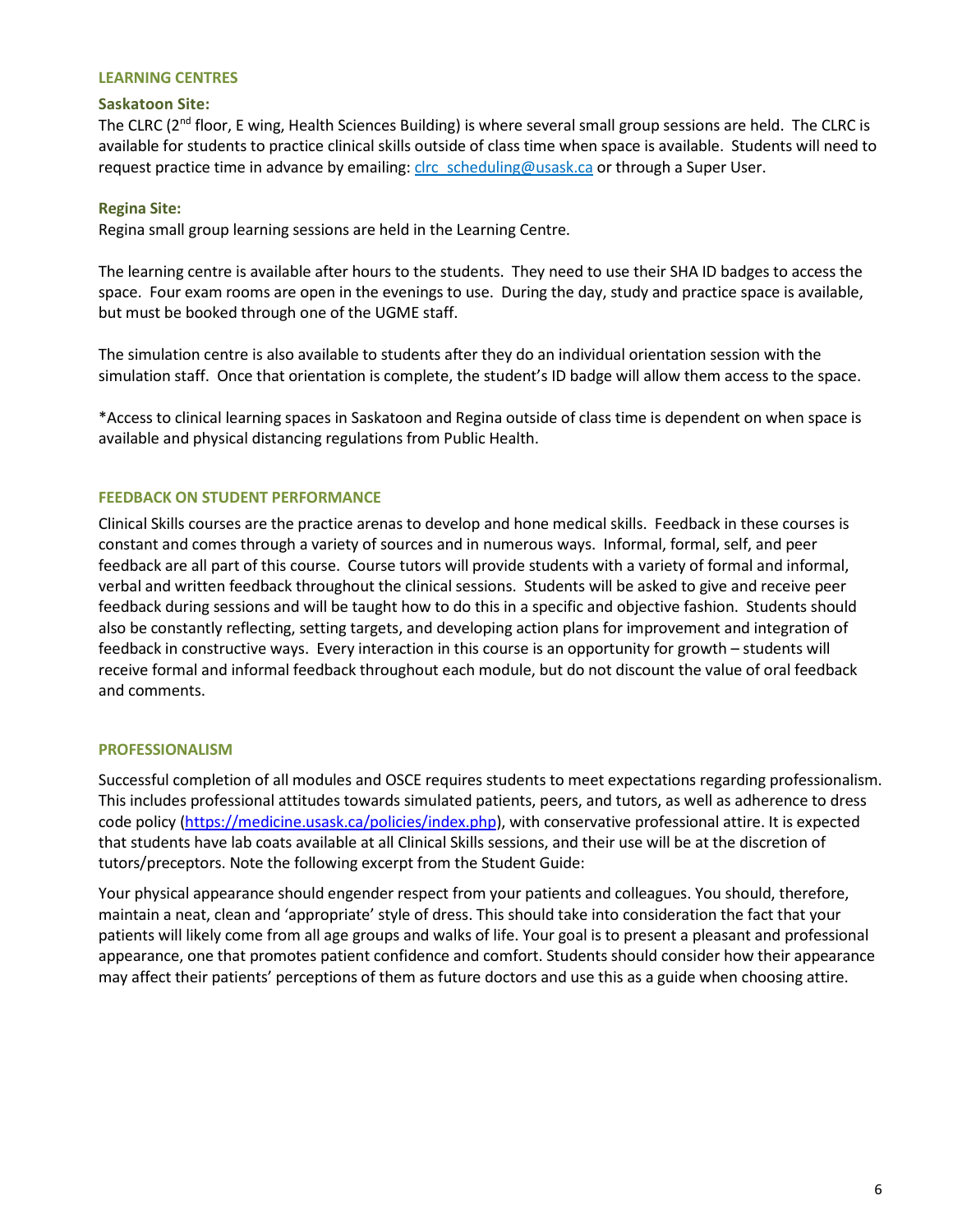#### **COURSE ASSESSMENT OVERVIEW**

|                             | <b>Assessment</b>                                                  |                         | Course<br>Weight |
|-----------------------------|--------------------------------------------------------------------|-------------------------|------------------|
|                             | *note pass mark is 70% for all assessments                         | <b>Module</b><br>Weight |                  |
|                             | *Must meet expectations for professionalism for all sessions       |                         |                  |
| <b>FIPE</b>                 | Nephrology SIM Session                                             | Formative               | 20%              |
|                             | <b>Nephrology Clinical Cases</b>                                   | Formative               |                  |
|                             | U/S Quiz                                                           | 5%                      |                  |
|                             | Musculoskeletal History and Physical Exam Sessions                 | Formative               |                  |
|                             | Musculoskeletal Clinical Cases                                     | Formative               |                  |
|                             | Musculoskeletal Written Assignment (Due 7 days after cases)        | 20%                     |                  |
|                             | Mini-OSCE- Musculoskeletal components                              | 25%                     |                  |
|                             | Neurology History and Physical Exam Session                        | Formative               |                  |
|                             | <b>Neurology Clinical Cases</b>                                    | Formative               |                  |
|                             | Neurology Written Assignment (Due 7 days after cases)              | 20%                     |                  |
|                             | Neurology Quiz                                                     | 5%                      |                  |
|                             | Mini-OSCE - Neurology components                                   | 25%                     |                  |
|                             | Imaging Review Session                                             | Formative               |                  |
| <b>Advanced</b>             | Direct Performance Assessment During Session                       | Formative               | 10%              |
| <b>Communication Skills</b> | Feedback Assignment (due 7 days after session)                     | 5%                      |                  |
|                             | Video Assignment (Due 7 days after session)                        | 35%                     |                  |
|                             | Mini-OSCE/Summative OSCE Communication Components                  | 60%                     |                  |
| <b>Discipline Specific</b>  | Family Med Formative Assessment During Session                     | Formative               | 20%              |
| <b>Patient Encounter</b>    | Family Medicine SOAP Note (Due 7 days after first session)         | 7.5%                    |                  |
|                             | Family Medicine Clinical Question (Due 7 days after first session) | 7.5%                    |                  |
|                             | Family Medicine Direct Performance Assessment 1                    | 7.5%                    |                  |
|                             | Family Medicine Direct Performance Assessment 2                    | 7.5%                    |                  |
|                             | <b>Nephrology Session</b>                                          | Formative               |                  |
|                             | Neurology Direct Performance Assessment                            | 15%                     |                  |
|                             | <b>Pediatrics Direct Performance Assessment Review</b>             | 3%                      |                  |
|                             | Pediatrics Case Write Up (Due 7 days after review session)         | Formative               |                  |
|                             | Pediatrics Direct Performance Assessment Developmental             | 6%                      |                  |
|                             | Pediatrics Direct Performance Assessment Neurology                 | 6%                      |                  |
|                             | <b>Ophthalmology Session</b>                                       | Formative               |                  |
|                             | <b>Urology Session</b>                                             | Formative               |                  |
|                             | Sensitive Exam Teaching Associates: Male                           | Formative               |                  |
|                             | <b>Orthopedics Session</b>                                         | Formative               |                  |
|                             | Webinar Based X-ray Assignment                                     | 15%                     |                  |
|                             | PM&R Direct Performance Assessment 1                               | 6%                      |                  |
|                             | PM&R Direct Performance Assessment 2                               | 7%                      |                  |
|                             | PM&R Written Assignment 1                                          | 6%                      |                  |
|                             | PM&R Written Assignment 2                                          | 6%                      |                  |
| <b>Objective Structured</b> | Summative OSCE: Content covered in CS III                          | 100%                    | 50%              |
| <b>Clinical Examination</b> | * pass mark determined by criterion referenced standard setting    |                         |                  |
|                             | and adjusted to a 70% pass mark                                    |                         |                  |

- \* OSCE pass mark will be set at the total OSCE score level using a criterion referenced standard such that a passing candidate is determined to be acceptably competent to progress within the curriculum. Cut scores, thus determined, will be adjusted to a pass mark of 70%.
- \* In the setting of remediation and review of student performance, the OSCE is considered a special form of examination, and as such, copies of the OSCE checklists are not available for review by students.
- \* In order to provide students more individualized feedback following the OSCE(s) students will receive individual feedback sheets that will detail the student's progress towards achievement of their Clinical Skills course objectives.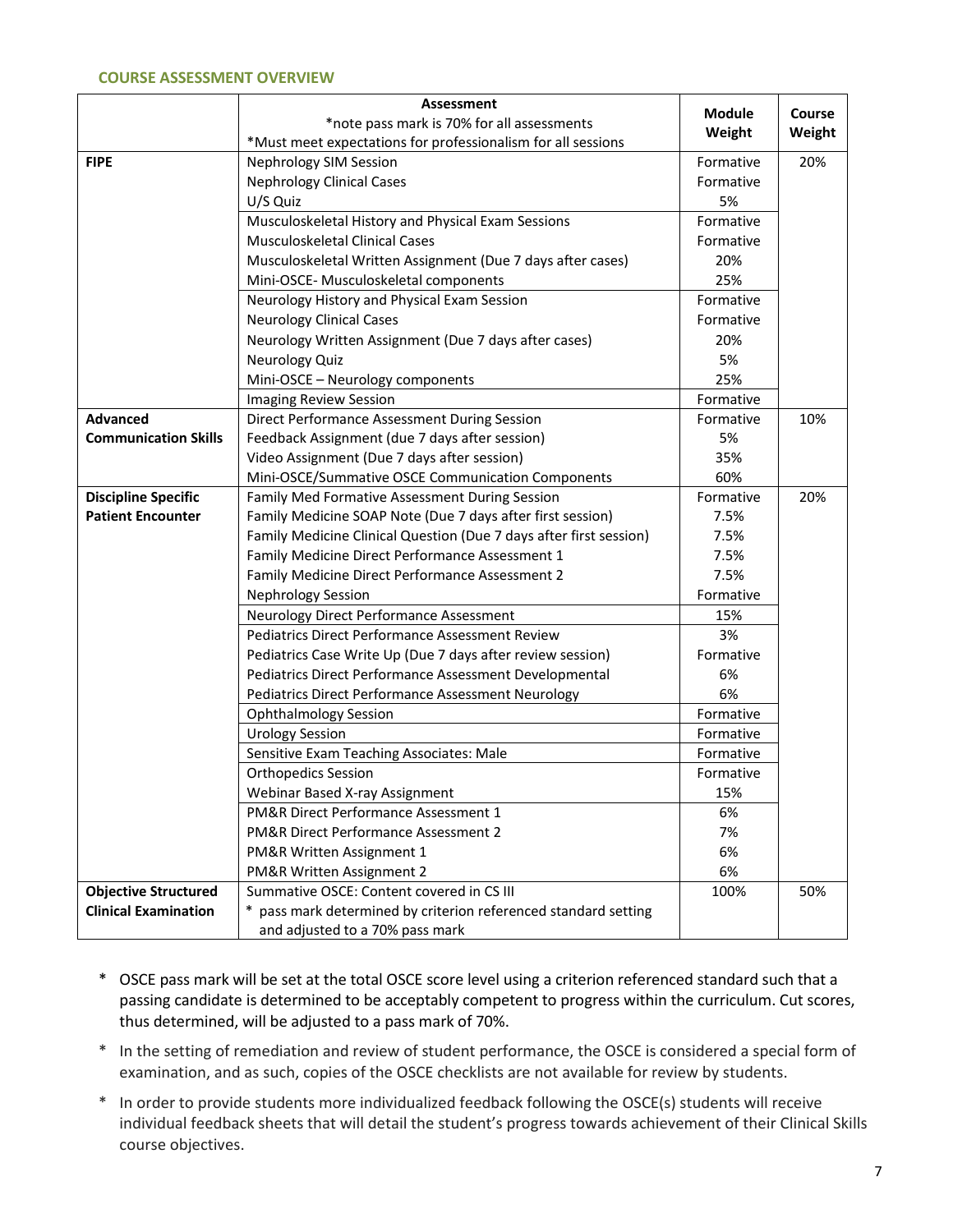## **EXAM PROCTORING**

Due to pandemic related circumstances, examinations during this course may be delivered remotely. In that event, proctoring software or other remote invigilation methods will be employed concurrently during the examination to ensure academic integrity of the assessment.

#### **MIDTERM AND FINAL EXAMINATION SCHEDULING**

Midterm and final examinations must be written on the date scheduled.

Students should avoid making prior travel, employment, or other commitments for in-term exams and final exams. If a student is unable to write an exam through no fault of their own for medical or other valid reasons, they should refer to the College of Medicine [Deferred Exam policy and procedure.](https://medicine.usask.ca/policies/deferred-exams.php)

## **RUBRICS**

Where applicable, rubrics for all assignments will be posted on One45 for the relevant session. For those assignments submitted via Canvas they are also posted in Canvas. In the event of a discrepancy between the two versions, that posted on Canvas shall be taken to be correct.

## **WRITTEN COURSE ASSESSMENTS**

Written assessments (e.g. Case write-up, Reflective Journaling Assignment) or formative assessment forms are due **7 consecutive calendar days following the clinical encounter**. For example, an assignment from a session on a Tuesday will be due the following Tuesday at 23:59 SK. Respect for due dates is a component of professionalism and is assessed as such.

Course Policy for successful completion & remediation

## **Completion**

In order to successfully complete the course for the purposes of promotion, students must be successful in each of the **three course pillars** outlined below:

- 1. OSCE: Successful completion of the end-of-term summative OSCE achieving a pass as determined by criterion referenced standard setting.
- 2. Course Modules: Successful completion of all course modules as outlined in the assessment overview. Students must achieve a pass mark of 70% overall in each course module (FIPE, Communication Skills and DSPE).
- 3. In-Module Assessments: In the event that a student fails 3 or more individual summative in-module assessments (apart from ACS mini-OSCE/OSCE stations, which will be collated, averaged and considered as a single assessment), this will be treated as equivalent to a failure of a course pillar. Assessments contributing to an already failed course module do not contribute towards this total.

## **Remediation**

- 1. In the event of a failure of any **one** of the above course pillars, a student may be offered remediation and supplemental assessment. Failure of **more than one** course pillar will result in an automatic failure of the course, with no remediation offered.
- 2. Upon identification of failure of a course pillar, students will meet with the Module/Course Director, and/or Year Chair and Academic Support Team to devise a learning plan if remediation is being offered. The Module Director/Course Director, in consultation with Academic Support Team, will determine the specific type of remediation needed for each individual student. This remediation may be in the form of additional assignments, assigned readings, and meetings with the Module Director and/or other mentors.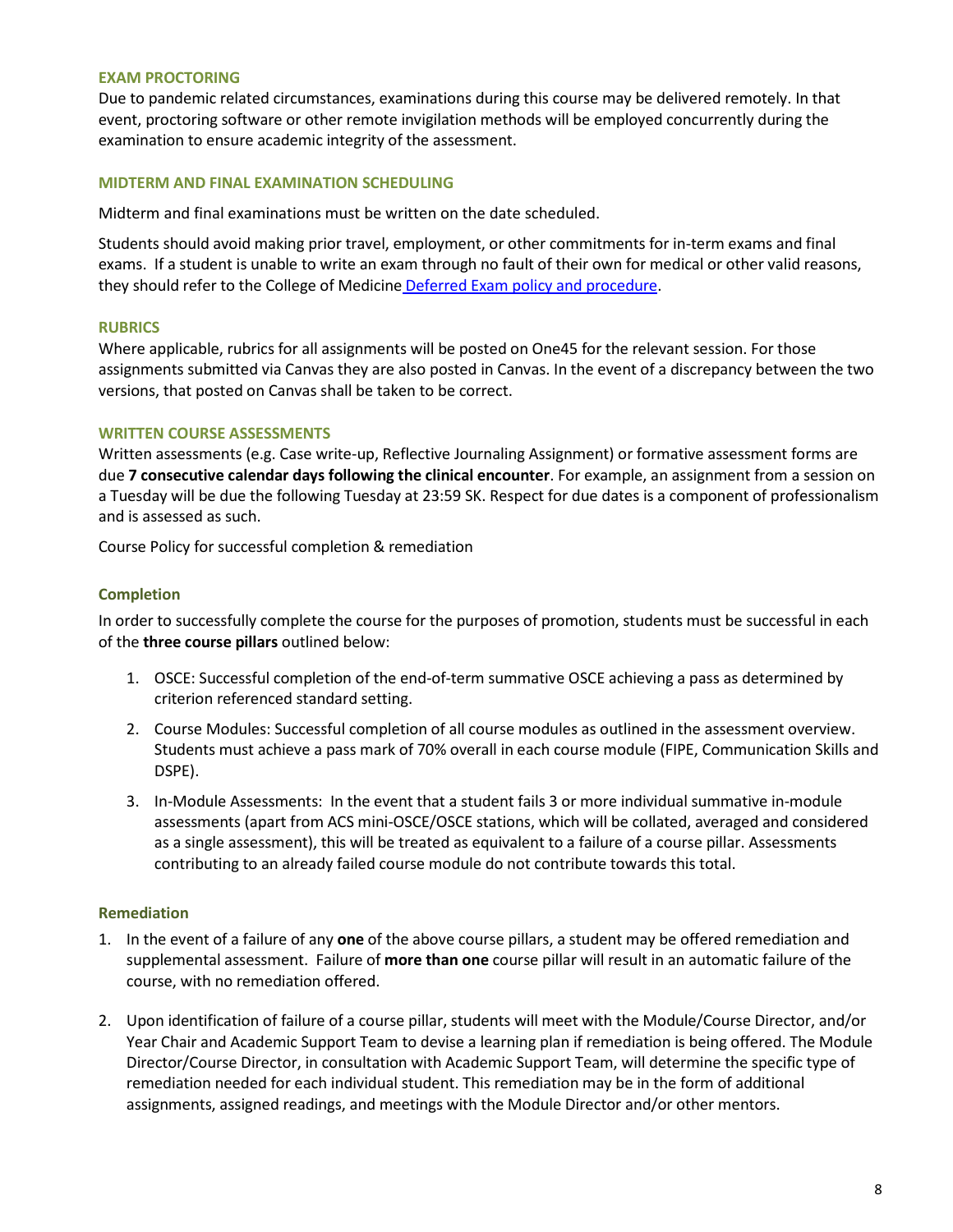- 3. After completion of remediation, a supplemental assessment will be offered at the end of the term. The Module Director/Course Director will determine the specific type of supplemental assessment, which may be in a different format than the original assessment.
- 4. Failure of a supplemental assessment will be deemed as a failure of a second course pillar resulting in automatic failure of the course.
- 5. A maximum of 1 course pillar remediation and supplemental assessment will be offered for the course. Where the in-module assessment pillar (course pillar #3) needs to be remediated, this will require remediation of each failed assignment/assessment separately, but still shall be considered the remediation of one course pillar for the purposes of this policy. Successful completion of remediation and supplemental assessments will result in a minimum pass grade for that pillar, or for those assignments, if remediation is on the basis of pillar 3.
- 6. In the event that remediation of any part of this course, including but not limited to: clinical experiences, assignments, written exams or OSCEs is required, students must be available in an appropriate site until early February to complete the remediation process. It is strongly recommended that any travel be carefully planned with this is mind, including researching cancelation policies and carefully considering non-refundable items. Exceptions and appeals to this policy will be adjudicated on a case by case basis by the Program Manager of UGME, the Assistant Dean Academic and Associate Dean of UGME. Exceptions to this policy will be rare and granted under only very special circumstances.
- 7. There will only be a single site supplemental OSCE. The supplemental OSCE will either be in Saskatoon or Regina and students will be expected to travel to whichever site is chosen, as long as public health guidelines allow.

## **COURSE FAILURE**

Students who fail two or more of the above course pillars will be considered unsuccessful in the Clinical Skills III Course and will NOT be offered additional remediation and supplemental assessment. This includes failure of a supplemental assessment.

Students with significant professionalism concerns may also be deemed unsuccessful in the course on the basis of unprofessional conduct.

# **Students not promoted as a result of failure of this course will receive an "F" on their transcripts for the relevant course.**

Further decisions regarding academic outcomes will be adjudicated by the Year 2 Term I Promotions Committee and the Student Academic Management Committee.

## **ASSESSMENT REVIEW**

Time has been built into the curriculum for post examination reviews. During these sessions Directors or Chairs will clarify key concepts where misunderstanding was apparent. Students will not be provided opportunity to view their examination questions/papers as part of a group or individual review process. In the event of specific module or exam failure, a student may contact the appropriate Module Director, Course Director or Course Chair to arrange an opportunity to identify concepts or content areas where difficulty was experienced during the examinations.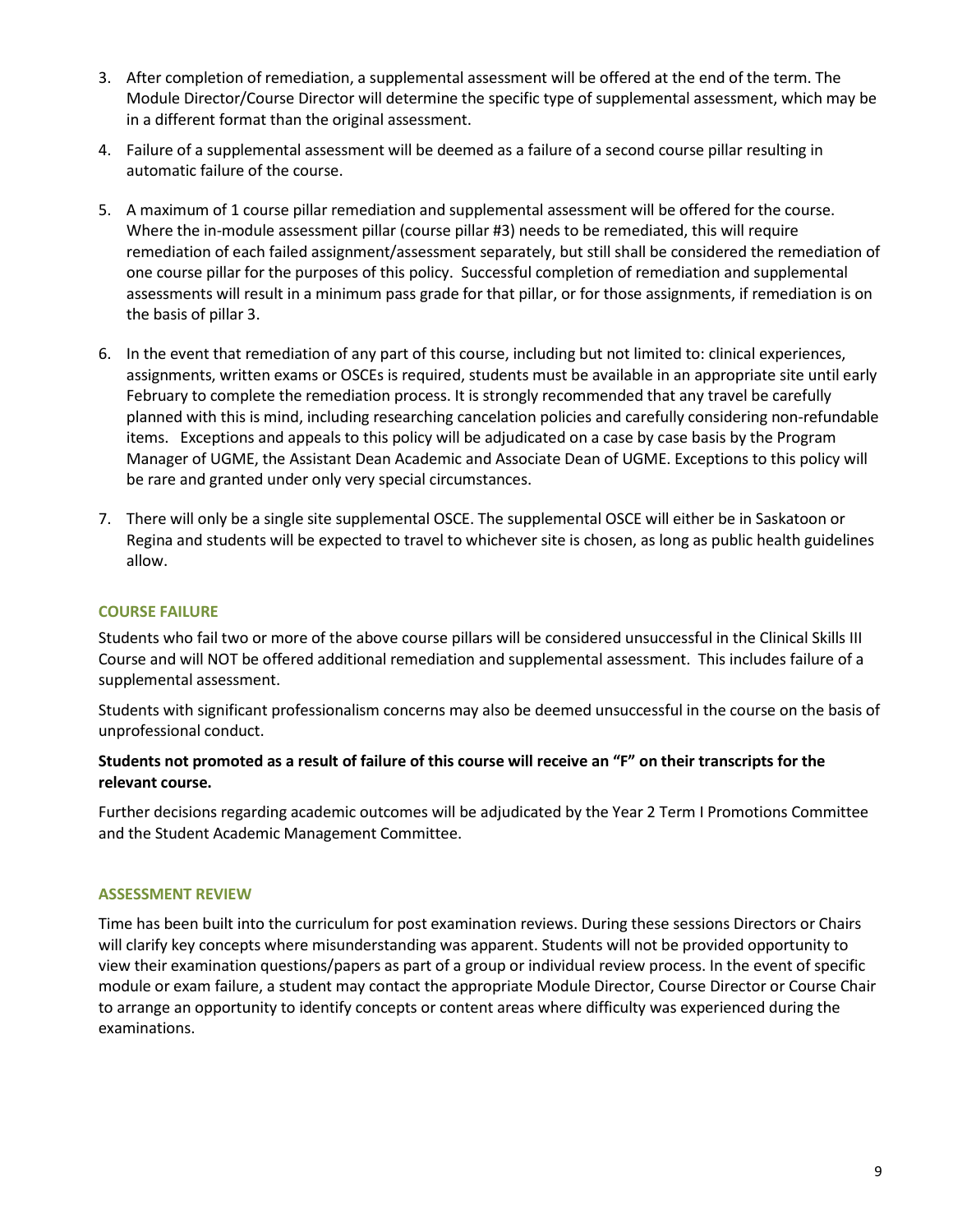## **ATTENDANCE**

Se[e Student Information Guide f](http://medicine.usask.ca/students/undergraduate/curriculum-schedules-objectives.php#Aboriginalhealthinthecurriculum)or the general policy.

# It is expected that students will attend all small group sessions unless absence is unavoidable.

## **How is Attendance Documented?**

At the completion of every session, the preceptor will log into One45 and review/complete the session checklist with the student which tracks attendance and ensures all material from the session was completed. For the Saskatoon Surgery DSPE sessions, attendance and formative assessment will be tracked with paper forms that need to be handed into the Undergraduate Surgery Office (B413 HSB), faxed to 306-966-2288 or scanned and emailed to [surgery.preclerkship@usask.ca](mailto:renee.ryan@usask.ca) within **ONE** week of the completed session.

# **Who Should You Contact in Case of an Absence?**

For absences due to illness, family emergencies or compassionate reasons: Prior to the absence, or as soon as possible after the absence, a student must notify (1) Year 2 Admin Coordinator – Absence Request to Sonja MacDonald [\(sonja.macdonald@usask.ca\)](mailto:megan.jenkins@usask.ca) or in person (B526, Health Sciences Building), or phone (306) 966-5354; and (2) his/her preceptor for the clinical or small group session. For Regina students, contact Holly Doell via email [\(holly.doell@saskhealthauthority.ca\)](mailto:holly.doell@saskhealthauthority.ca), or phone (306) 766-0552 with reasons for each missed session. Such notification should occur before the session in question, whenever circumstances permit.

Unexplained absences and/or other unprofessional conduct can be expected to result in a meeting to discuss Professionalism and could result in failure of the course.

# **What are the implications of being absent?**

When students have absences for other reasons for which they have received prior approval, they will not be assessed negatively in terms of professionalism. Sessions will not be rescheduled, and additional sessions will not be offered in order to make up missed material. It is the responsibility of the student to ensure he/she meets all the requirements of the module.

Students should be aware that professionalism is being assessed in every Clinical Skills III session. Lateness or absences without appropriate notification/approval will likely result in invocation of the professionalism policy. Unapproved absences may result in failure of a module or the entire course.

What to do if your tutor does not arrive for a scheduled session

If the tutor does not arrive for a scheduled session after verifying session details on One45, then as quickly as possible:

In Regina please contact Holly Doell (holly.doell@saskhealthauthority). If unavailable, contact any UGME Administrative staff member.

In Saskatoon, please contact the Administrative Coordinator, Sonja MacDonald [\(sonja.macdonald@usask.ca\)](mailto:sonja.macdonald@usask.ca), who will contact the Module Director and Administrative Assistant for the relevant module. If the session is scheduled in the CLRC, please also advise the CLRC staff, as they may also be able to assist in contacting the tutor.

They will attempt to contact the scheduled tutor or an alternate, and, if unable to make arrangements, the session will be rescheduled. Rescheduling is difficult, due to very full schedules, so every attempt will be made to deliver the session as scheduled.

\*Please do remember to check One45 for updates, as last-minute changes are occasionally necessary.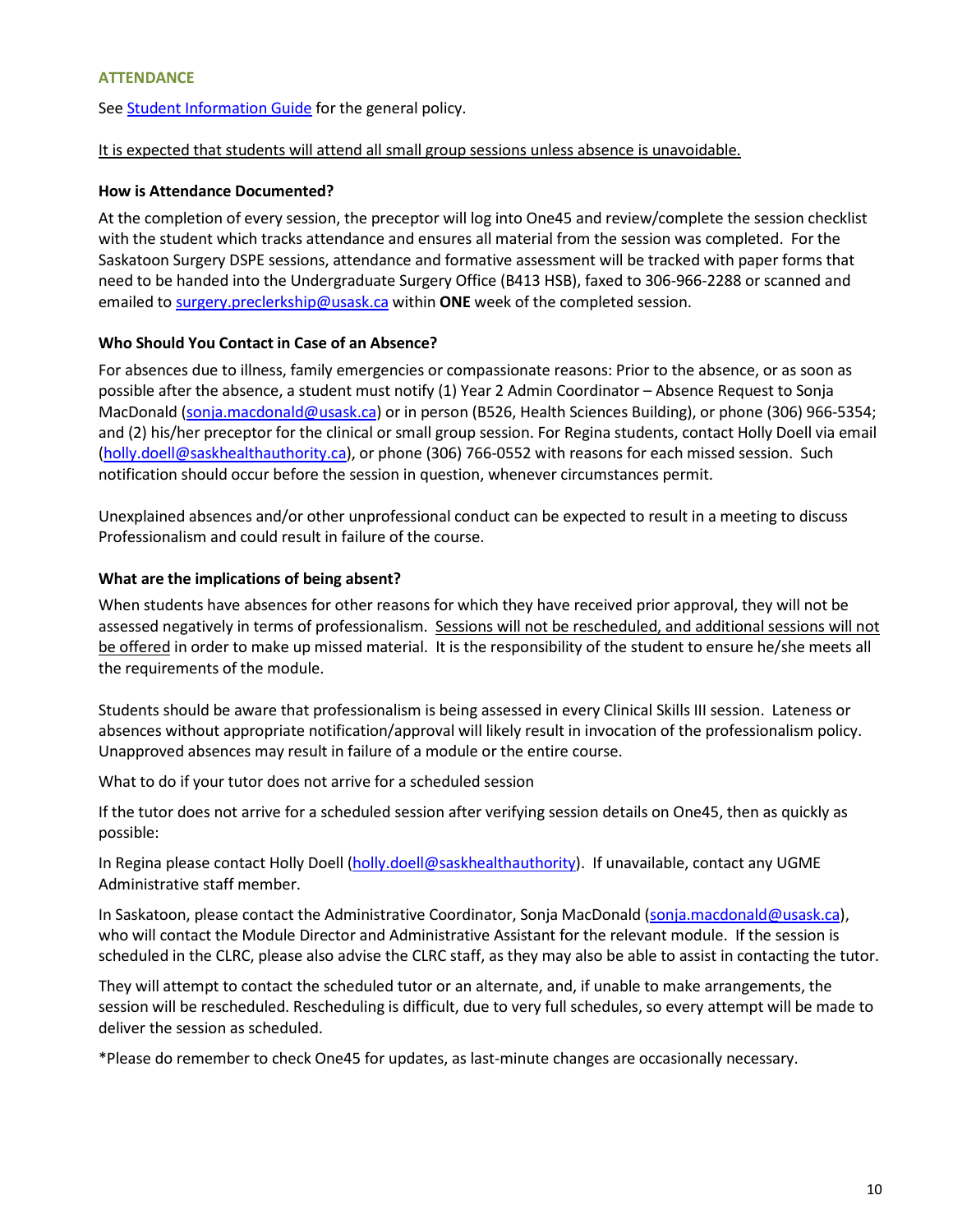## **COURSE EVALUATIONS QUALITY IMPROVEMENT**

The following changes reflect course quality review recommendations and student feedback:

- 1. Continued adaptation of course material and delivery according to pandemic circumstances.
- 2. Efforts to provide in-person learning as much as possible to support clinical skill development.

## **IMPORTANT GUIDELINES FOR THIS TRANSITION TERM**

During this transition term it is important that we undertake in-person elements of this class safely. In order to do this the university has developed a set of expectations and safety protocols that all students must adhere to if they are to engage in in-person activity.

## **Throughout the term:**

- **Protect the pack:** Right now, the impact of student choices and activities when not on campus cannot be separated from time spent on campus. In order to "protect the pack", the university is asking all students who are doing in-person work to be mindful and do whatever possible to lower the risk that you will contract COVID-19 and bring it onto campus.
- **Know what is required and expected of you:** One of the critical lessons learned in dealing with COVID-19 is knowing that situations can change and we must be flexible and ready to adjust our safety protocols. Instead of listing all of the relevant information in your course outline, the university has created [a](https://covid19.usask.ca/students.php#Oncampusessentials)  [webpage](https://covid19.usask.ca/students.php#Oncampusessentials) where all up-to-date information around returning to campus is listed. **You are responsible** for **regularly** checking the health and safety guidelines

<https://covid19.usask.ca/about/safety.php#Expectations>and knowing what is expected of you throughout the fall term.

- **Follow all guidance:** Students are expected to follow all guidance provided by the University's Pandemic Recovery/Response Team (PRT), College/Department, professors, lab instructors, TAs, and any other staff member involved in the in-person academic program activities (e.g., Protective Services, Safety Resources).
- **Key channels of communication**: If there is a need for the class to pause meeting in-person for a period of time you will be notified. If this occurs, you will be provided with detailed information on what you will need to do in place of the in-person class sessions (e.g., read content posted in Canvas, complete learning activities in Canvas).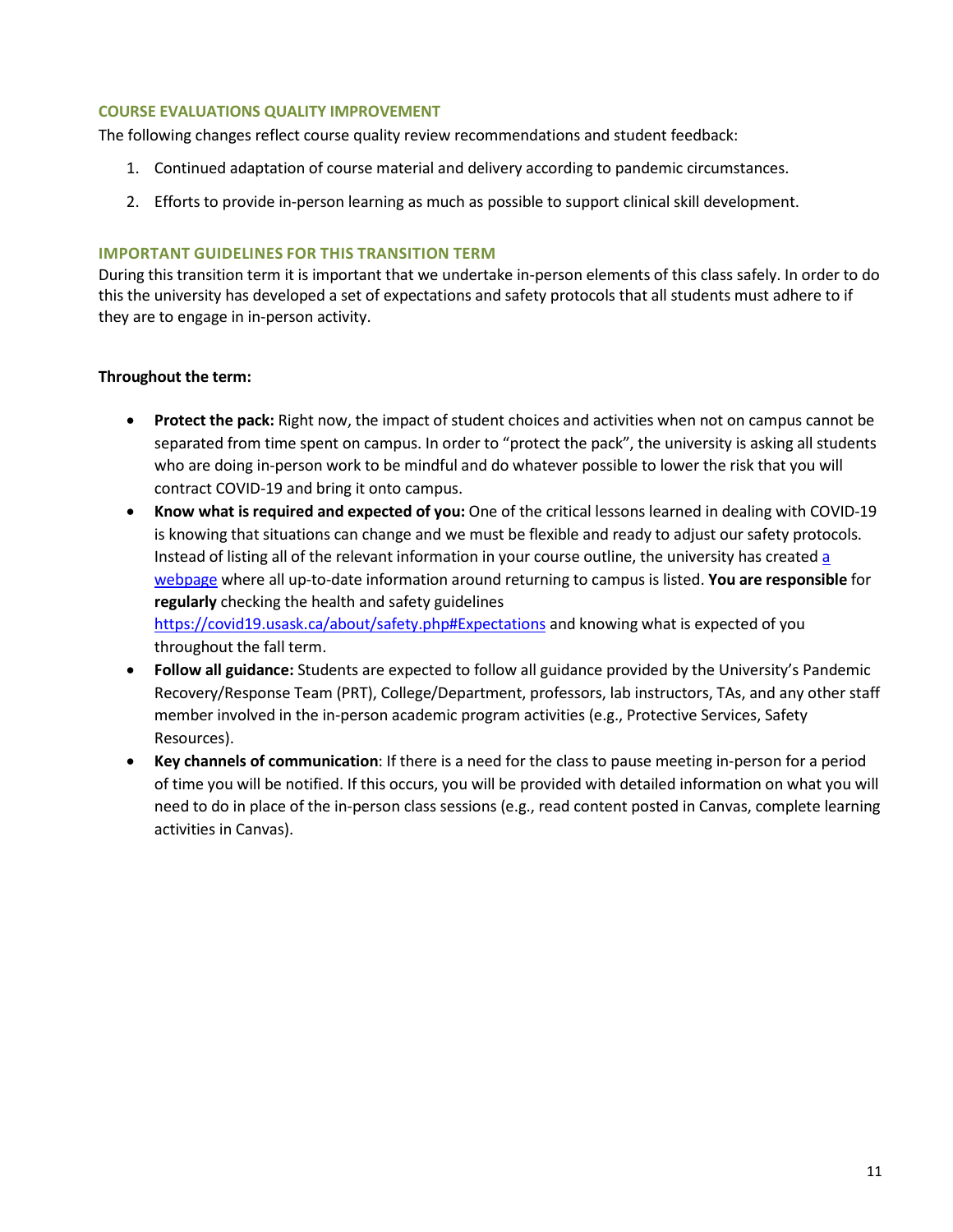# **COURSE MODULES**

The modules are designed to allow skill development by systems. By the end of this course, students will begin to integrate the information learned in each separate module into a comprehensive patient assessment.

#### **Focused Interview and Physical Exam (FIPE)**

## **MODULE CONTACTS**

Module Director: Dr. Alia Teja - [alia.teja@usask.ca](mailto:alia.teja@usask.ca) (306) 966-5354

Senior Administrative Coordinator: Tamara Hominuke [– tamara.hominuke@usask.ca –](mailto:tamara.hominuke@usask.ca) (306) 966-6946

Pre-Clerkship Coordinator: Sonja MacDonald[- sonja.macdonald@usask.ca](mailto:sonja.macdonald@usask.ca) - (306)-966-5354

Administrative Coordinator (Regina): Kathryn Cooper **–** [kathryn.cooper@saskhealthauthority.ca](mailto:cassandra.eskra@saskhealthauthority.ca) - (306) 766-0556

#### **SESSION CONTACTS**

SIM Sessions Coordinator: Dr. Carlyn Gardner – [carlynlgardner@gmail.com](mailto:carlynlgardner@gmail.com) Ultrasound Sessions Coordinator: Dr. Paul Olszynski – [p.olszynski@usask.ca](mailto:p.olszynski@usask.ca)

#### **MODULE DESCRIPTION**

Students will discuss and practice history taking and physical examination relevant for the system that they are studying in the Foundations course. Initially, students will work with a physician and simulated patient to identify key components in history taking and physical examination relevant to common presentations. The next opportunity will be to perform an interview and physical exam of a simulated patient in a case based format. After each encounter, students will be developing a differential diagnosis and management/investigation plan. Sessions will emphasize feedback on clinical reasoning skills at a level appropriate for the learner.

**LOCATION:** CLRC/LC (Access will be dependent on physical distancing restrictions from Public Health).

#### **MODULE OBJECTIVES**

By the end of module, students will be able to:

- 1. Demonstrate an appropriate patient-centered focused history relevant to Nephrology, Urology, Neurology and Musculoskeletal systems.
- 2. Demonstrate specific physical examination techniques relevant to Nephrology, Urology, Neurology and Musculoskeletal systems.
- 3. Identify aspects of the history and physical exam findings that might be expected in common Neurology, Musculoskeletal, and Nephrology/Urology presentations.
- 4. Utilize effective patient centered communication skills during data gathering and information sharing.
- 5. Propose management plans, including any appropriate initial investigations and/or treatment for common clinical presentations.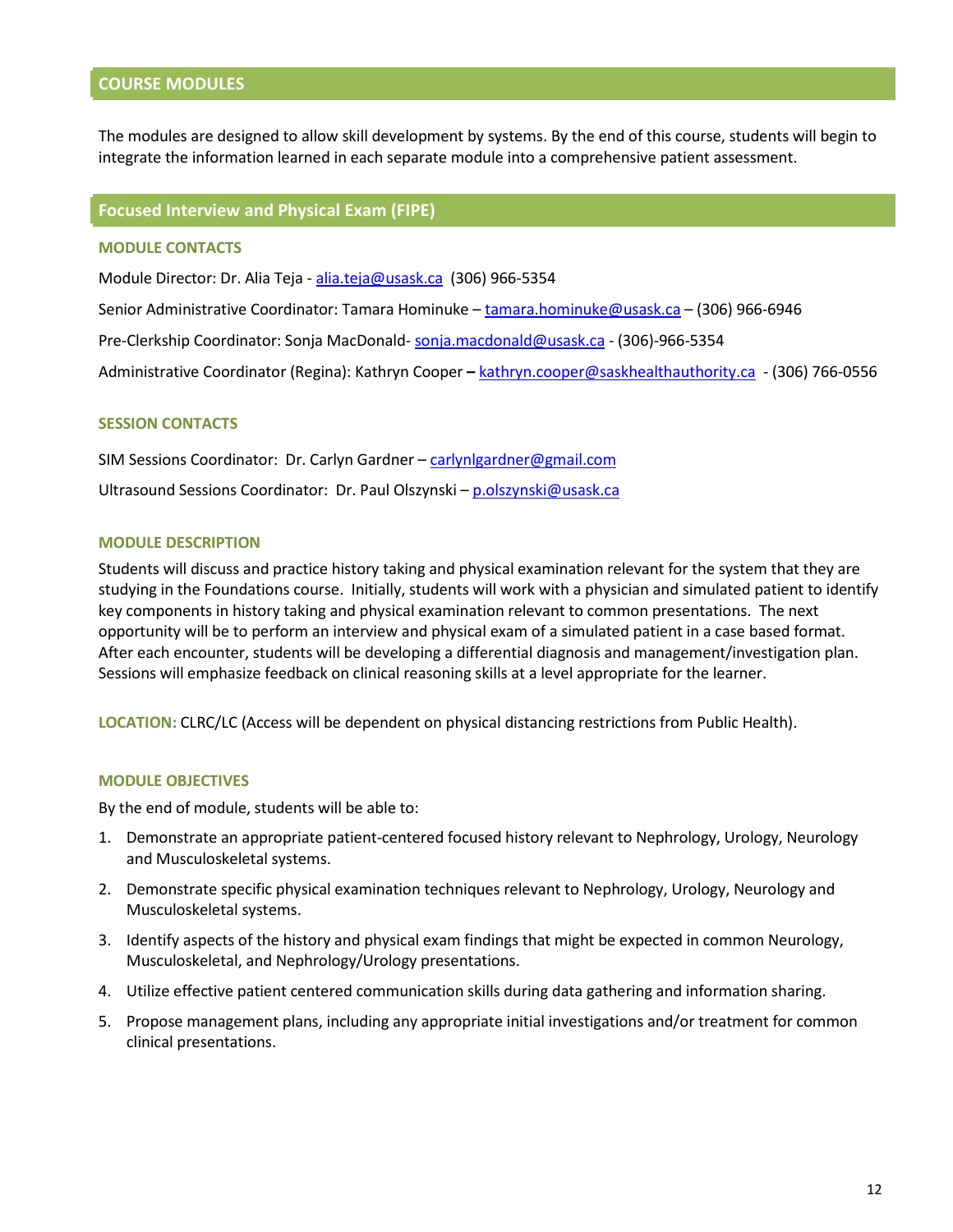- 6. Generate differential diagnoses for common clinical presentations.
- 7. Explain, using appropriate terminology, the preliminary differential diagnoses and management plans to patients, colleagues and preceptor
- 8. Provide a written case report summary.
- 9. Exhibit professional behavior consistently including; integrity; respect for and effective working relationships with patients, faculty, staff and peers; appropriate attire.
	- \*\* SPECIFIC SESSION OBJECTIVES CAN BE FOUND ON ONE45 PRIOR TO SESSION AND/OR CoM WEBSITE

## **FIPE MODULE-ASSESSMENT AND SUCCESSFUL COMPLETION**

## **Formative Assessment:**

This will occur on an ongoing basis throughout the sessions. Student assessment checklists are designed to be used for formative feedback and to inform the final summative assessment.

## **Summative Assessment:**

There are six summative assessment components.

- 1. Ultrasound quiz (5% module mark)
- 2. Musculoskeletal written assignment (20% module mark)
- 3. Musculoskeletal Mini-OSCE (25% module mark)
- 4. Neurology written assignment (20% module mark)
- 5. Neurology quiz (5% module mark)
- 6. Neurology Mini-OSCE (25% module mark)

## **Successful Completion of FIPE Module:**

Students must:

- 1. Submit all assignments
- 2. Achieve a cumulative mark of 70% based on the above weighting
- 3. Meet expectations for Professionalism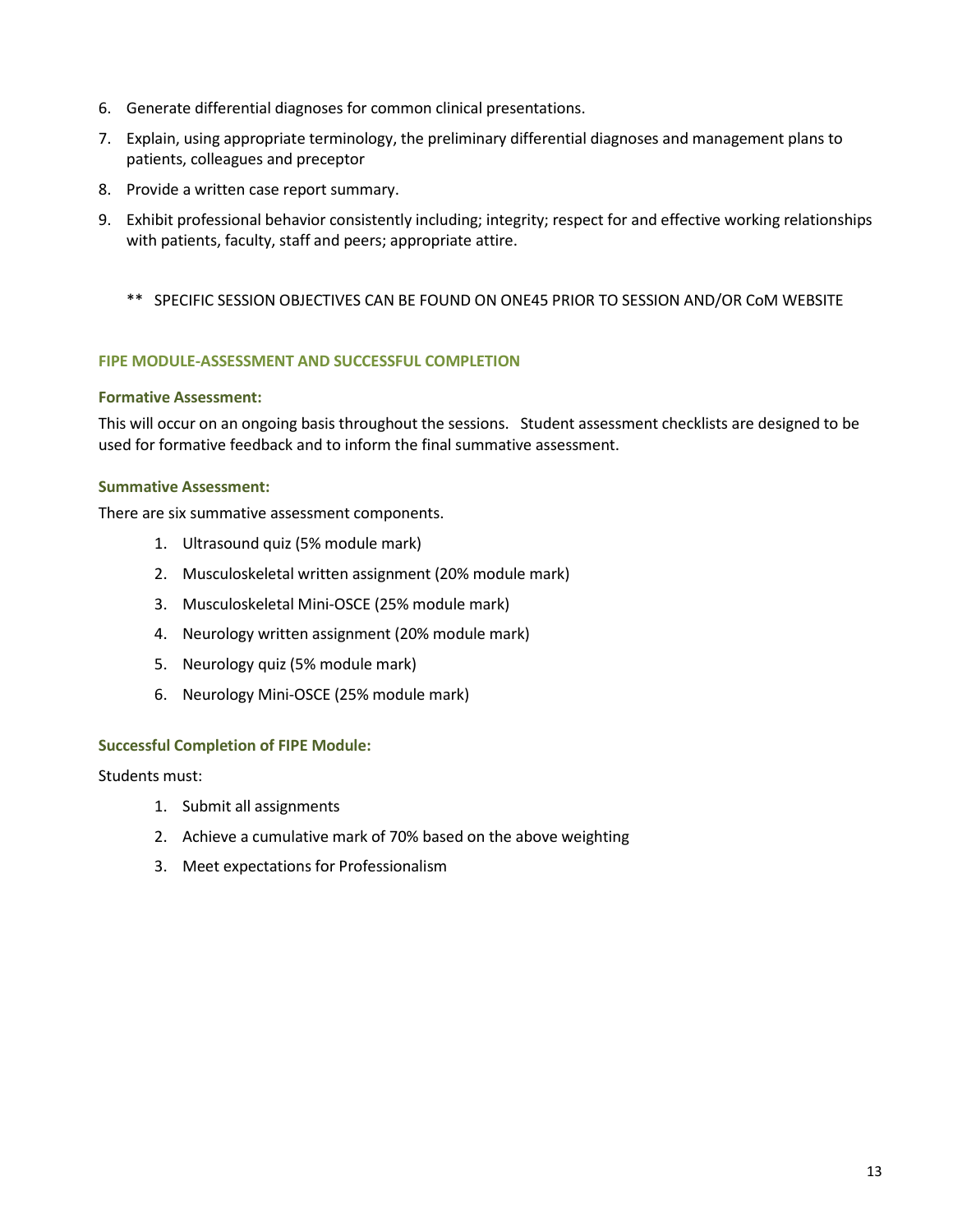#### **Clinician Performed Ultrasound**

## **MODULE CONTACT**

Module Director: Paul Olszynski – p.olszynski@usask.ca Location: CLRC (Saskatoon)/Dilawri Simulation Centre (Regina) Duration: 1 Session, 2 hours

#### **MODULE OBJECTIVES**

By the end of the session, students will be able to:

- 1. Generate appropriate ultrasound images to aid in the assessment of suspected obstructive uropathy, including
	- a. Hydronephrosis
	- b. Bladder volume
	- c. Ureteric jets
- 2. Demonstrate basic probe handling and early sonographic skill development.
- 3. Demonstrate basic understanding of probe and ultrasound physics.

4. Describe test performance, operator dependence, safety and limitations of each application

5. Exhibit professional behaviours consistently, including integrity; respect for and effective working relationships with patients, faculty, staff and peers; appropriate attire.

#### **ASSESSMENT**

**Formative Assessment:** Formative verbal individual and group feedback will be given throughout the session.

**Summative Assessment:** Associated Ultrasound quiz (5% of FIPE module mark) as detailed above.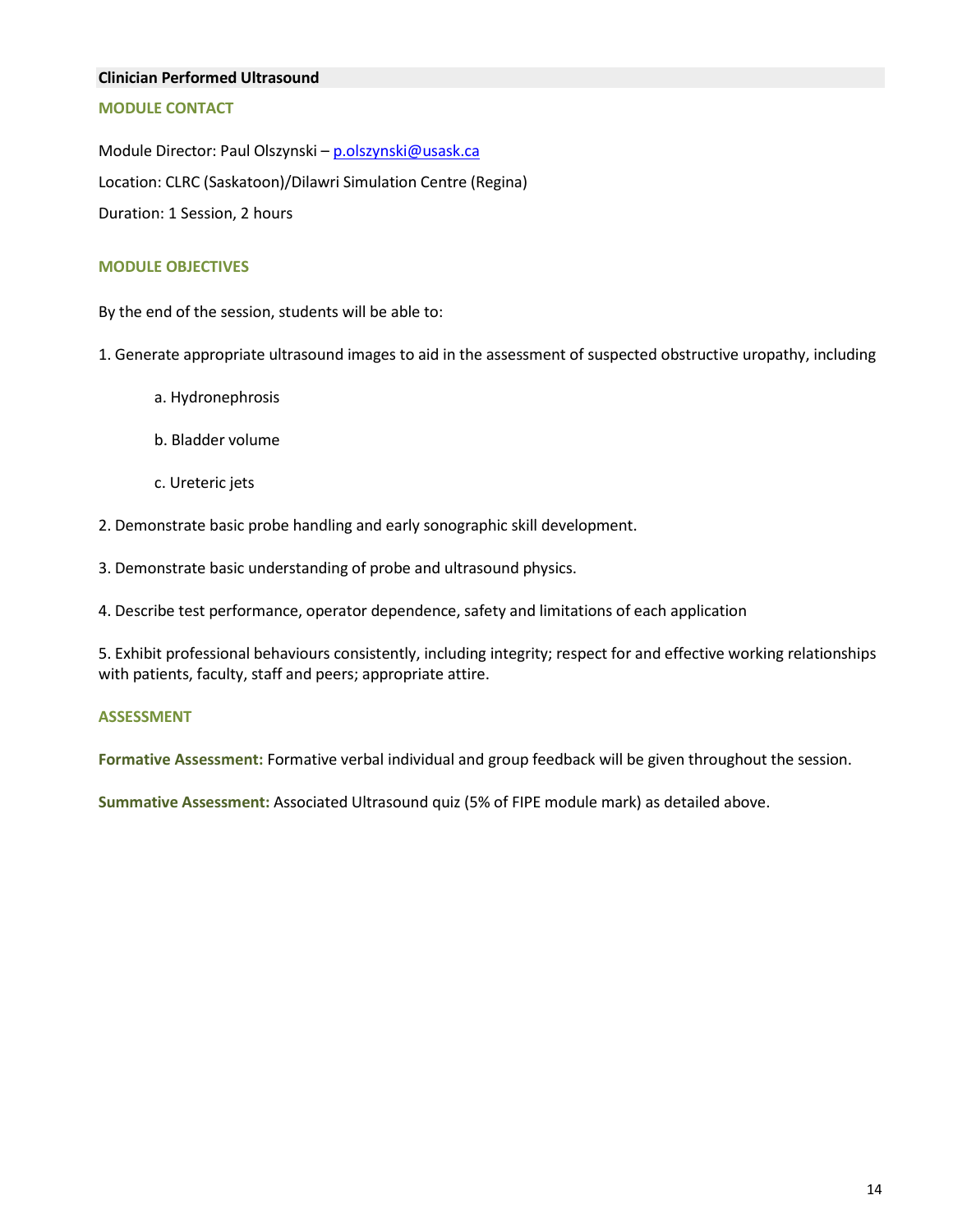#### **MODULE CONTACTS**

Module Director: Dr. Grace H[o -grace.ho@usask.ca](mailto:-grace.ho@usask.ca) (306)-966-5354 Pre-Clerkship Coordinator: Sonja MacDonald - [sonja.macdonald@usask.ca-](mailto:megan.jenkins@usask.ca) (306) 966-5354 Administrative Coordinator (Regina): Holly Doell – [holly.doell@saskhealthauthority.ca](mailto:holly.doell@saskhealthauthority.ca) – (306) 766-0552 Administrative Assistant: Kimberly Basque – [kimberly.basque@usask.ca](mailto:kimberly.basque@usask.ca) – (306) 966-6151

## **MODULE DESCRIPTION**

In a practical, hands-on setting, this module will provide the students with the opportunity to develop more advanced and more challenging communication skills needed for patient-centered care. There will be 4 large group lectures and 3 sessions where each student in a group will perform an interview of a standardized patient.

**LOCATION:** Student sessions will be posted on One45

## **MODULE OBJECTIVES**

By the completion of the Advanced Communication Skills III module, students will be able to:

- 1. Conduct effective patient-centered interviews
- 2. Demonstrate patient-centered communication skills in specific situations including:
	- Advance directives/level of care
	- Performing a sexual history
	- Issues around abuse
	- Disclosing medical errors
- 3. Exhibit professional behavior consistently including; integrity; respect for and effective working relationships with patients, faculty, staff and peers; appropriate attire.

#### **COMMUNICATION SKILLS ASSESSMENT AND SUCCESSFUL COMPLETION OF MODULE**

#### **Formative Assessment:**

- 1. Will occur on an ongoing basis throughout sessions.
- 2. Student Direct Performance Assessment completed after each small group by tutors available on One45.

## **Summative Assessment:**

- 1. Student feedback assignment due after the first session (5% module mark)
- 2. Video Assignment (35% module mark)
	- \* In Regina this assignment will be due 7 days after the video is available on Canvas
- 3. Mini-OSCE communication components within Musculoskeletal Mini-OSCE (20% module mark)
- 4. Mini-OSCE communication components within Neurology Mini-OSCE (20% module mark)
- 5. Summative OSCE communication components (20% module mark)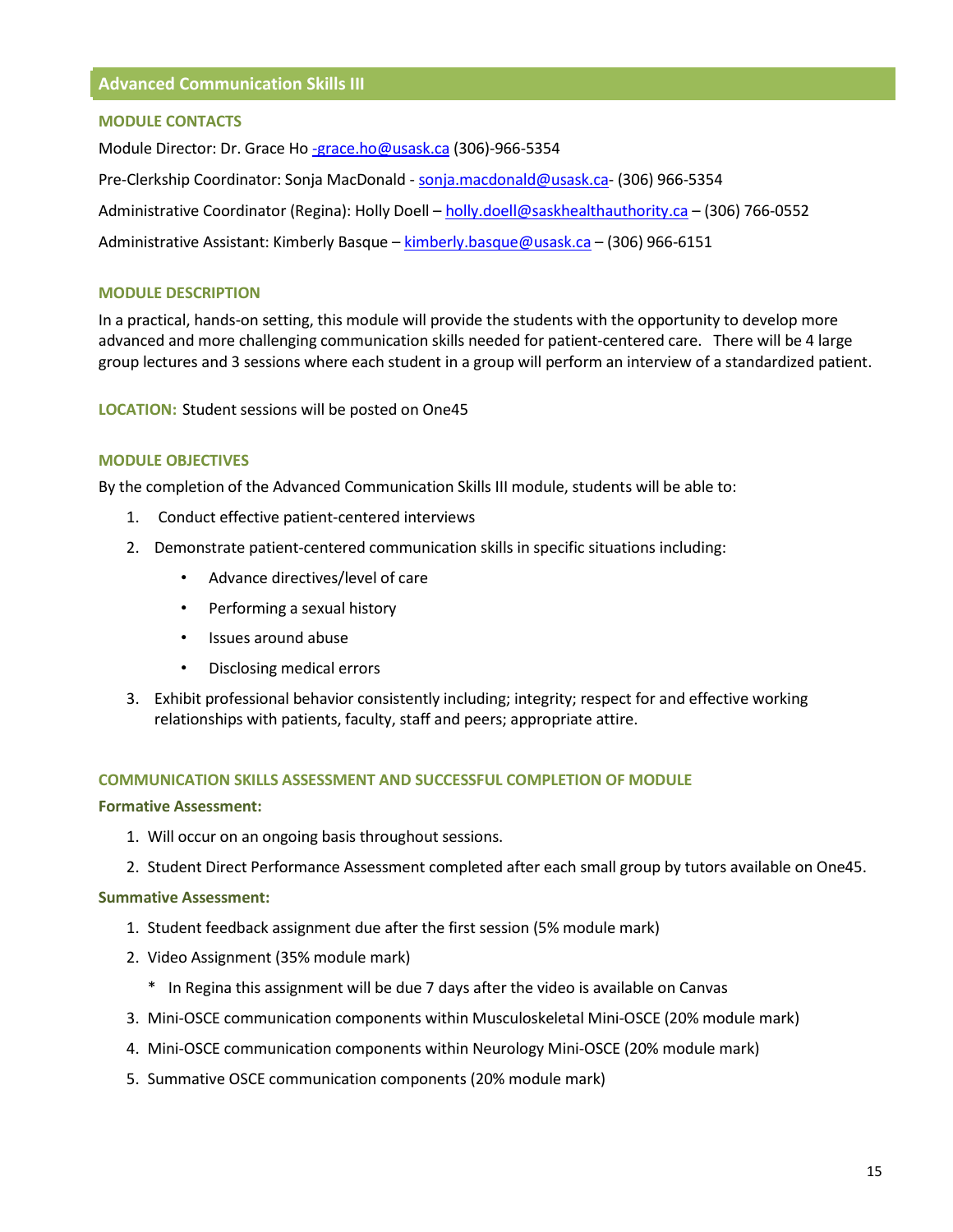# **Successful Completion of Communication Skills Module:**

- 1. Submit all assignments
- 2. Achieve a cumulative mark of 70% based on the above weighting
- 3. Meet expectations for Professionalism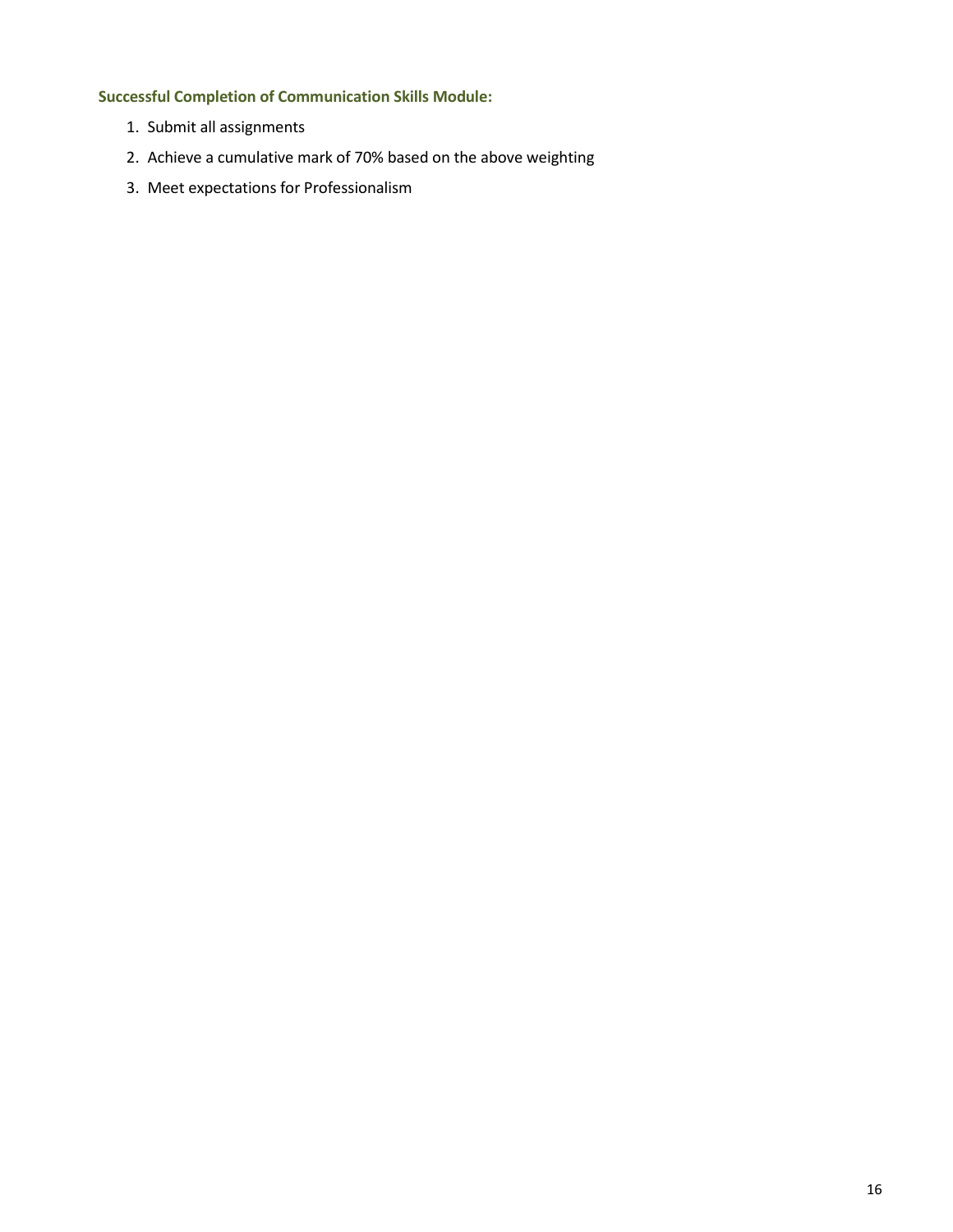## **Discipline Specific Patient Encounter Modules (DSPE)**

#### **MODULE DESCRIPTION**

During these sessions, students will participate in clinical assessment of real patients in a variety of clinical settings (Family Medicine, Pediatrics, Nephrology, Neurology, Orthopedics, Ophthalmology and Urology). This will include obtaining an accurate and relevant history and physical examination, presenting a differential diagnosis, formulating a plan for diagnostic interventions and beginning to formulate a management plan. Students will work in small groups with a clinician preceptor. Objectives related to patient- centeredness and professionalism apply to all sessions as outlined in the course objectives.

- **LOCATION: See One45 for specific schedule. Times and locations will vary. Check regularly for changes as changes can occur up to 48 hours in advance of the session. If changes are made within 48 hours of the session, students will be contacted directly by the module coordinator or administrative assistant.**
- **DRESS CODE:** All sessions require professional attire for clinic. Please refer to professionalism policy above for dress code details.

#### **MODULE OBJECTIVES**

By the completion of their Discipline-Specific Patient Encounter sessions, students be able to:

- 1. Conduct patient-centered interviews relevant to patients' presenting concerns and the clinical setting.
- 2. Perform physical examinations relevant to patients' presenting problems, in an orderly efficient manner, demonstrating respect and sensitivity to patient comfort.
- 3. Practice clinical reasoning, including tailoring the interview content and physical examination to assist with the development of a provisional differential diagnosis.
- 4. Suggest appropriate preliminary diagnostic investigations and management plan.
- 5. Present a concise verbal summary of the patient's disease and illness experience, potential differential diagnoses, attempt to provide a brief assessment and management plan, and record the information obtained in an appropriate format as required.
- 6. Exhibit professional behaviour consistently including integrity; responsibility; respect for and effective working relationships with patients, faculty, staff and peers; and appropriate attire.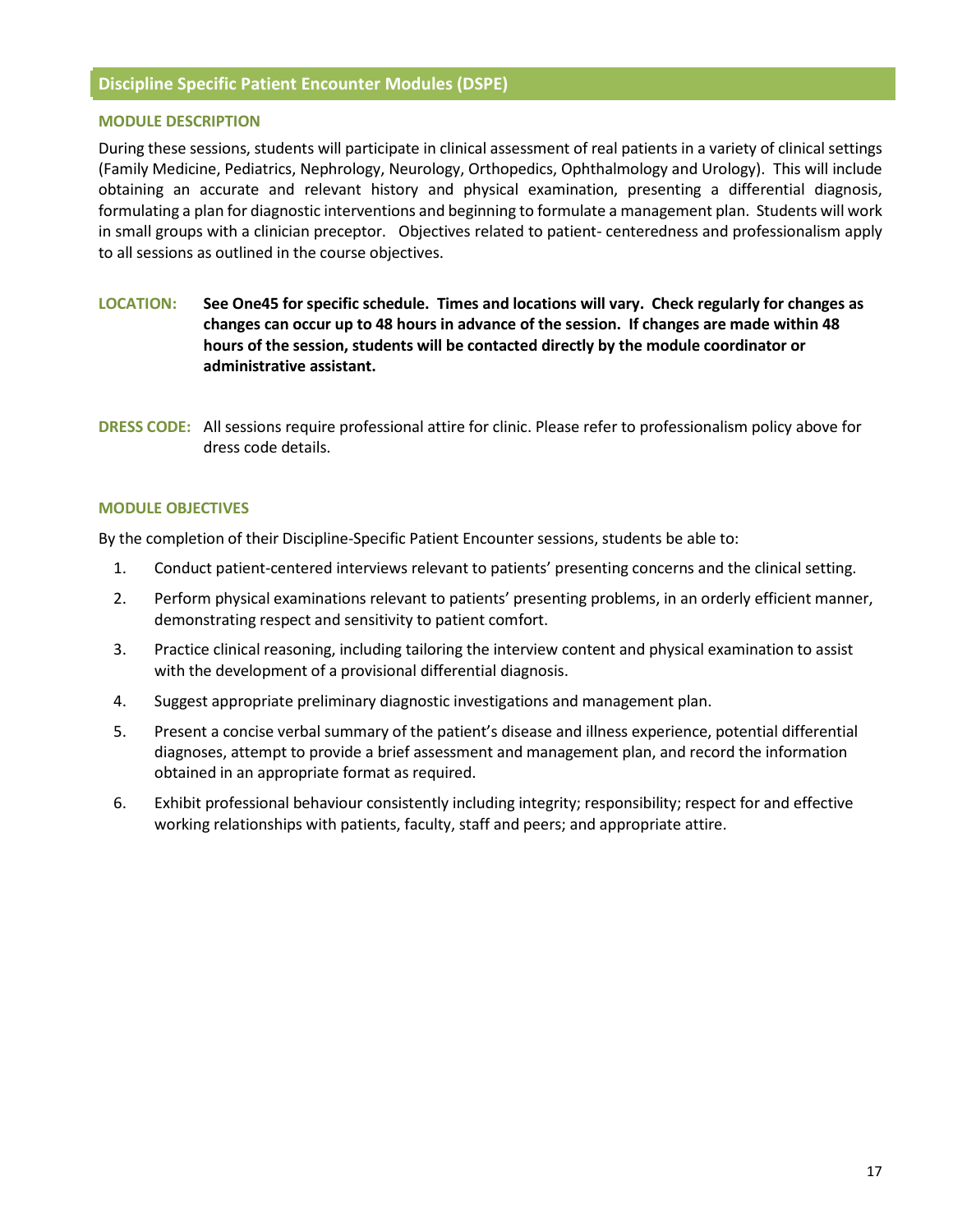#### **Family Medicine**

#### **SECTION CONTACTS**

Section Lead: Dr. Carla Holinaty - [carla.holinaty@usask.ca](mailto:carla.holinaty@usask.ca) - Office: (306) 655-4200 (West Winds) Administrative Coordinator (Saskatoon): Tracy Lewis – [dafm.ugme.saskatoon@usask.ca](mailto:dafm.ugme.saskatoon@usask.ca)  Administrative Coordinator (Regina): Kathryn Cooper – [kathryn.cooper@saskhealthauthority.ca](mailto:cassandra.eskra@saskhealthauthority.ca) – (306) 766-0556

## **SECTION DESCRIPTION**

Each student will spend 3 hours on two separate occasions with the Family Medicine preceptor(s), in the preceptor's office or clinic. The student will conduct supervised focused histories and physical exams. The preceptor will discuss and manage the patient, with the students present. If time permits, student input into management may be solicited.

**LOCATION:** Please check the One45 schedule.

**Duration:** 2 Sessions, 3 hours each.

**Groups:** Students attend sessions in groups of 2. Please check the One45 schedule.

#### **RESOURCES**

<https://sites.google.com/site/sharcfm/>

#### **SECTION ASSESSMENT**

#### **Formative Assessment:**

During each session the students will receive verbal formative feedback on their history taking and physical examination skills.

## **Section Summative Assessment:**

Will consist of the following items:

- 1. Two (2) Direct Performance Assessments (15% module mark)
- 2. Completion of a Clinical Question due 7 days after first session (7.5% module mark)
- 3. Completion of a SOAP note due 7 days after first session (7.5% module mark)
	- See Canvas and/or One45 for further instructions on assignments
	- There will **ALSO** be a self-assessment questionnaire. This will **NOT** be considered when calculating the final grade on this module.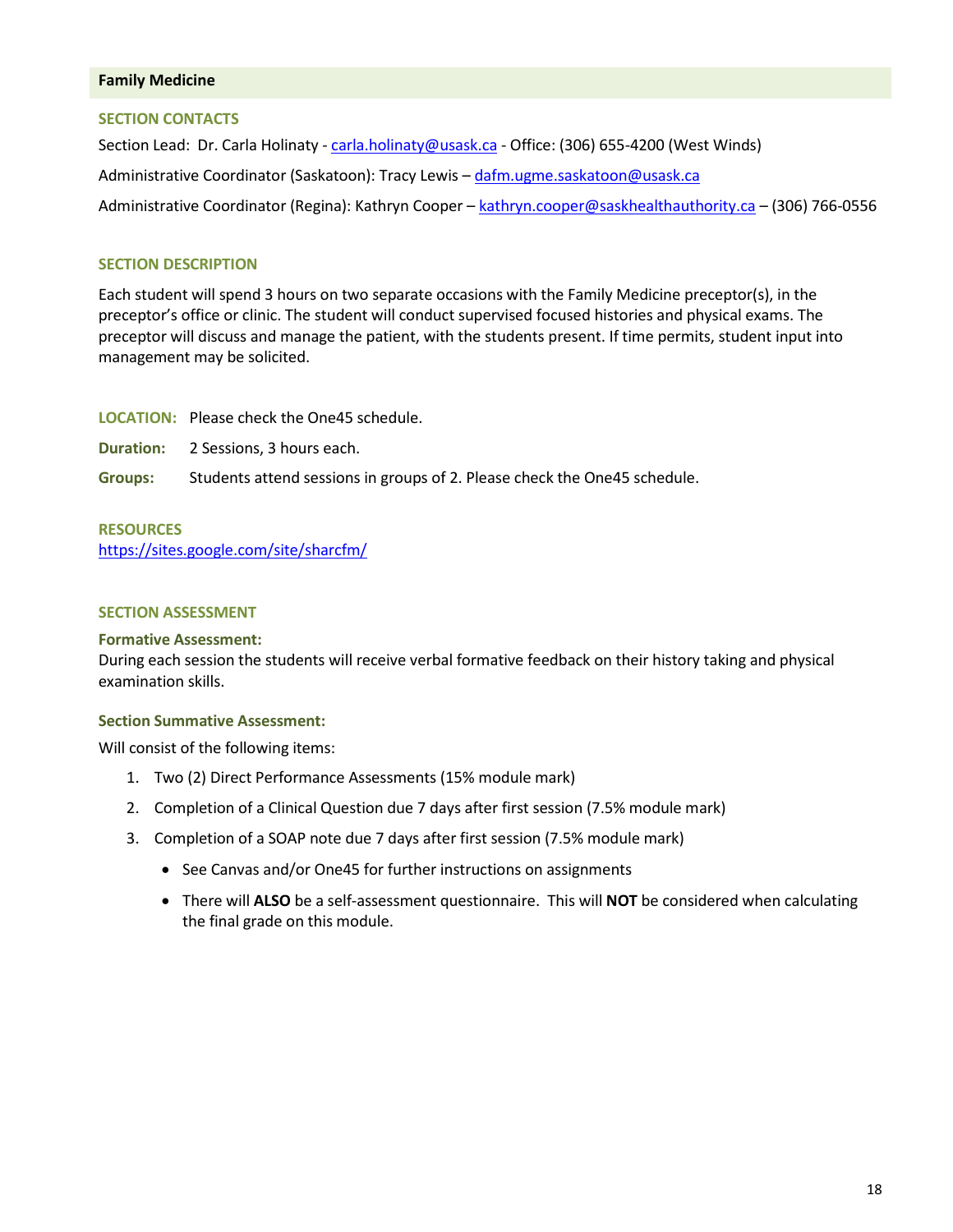#### **Internal Medicine – Nephrology and Neurology**

#### **SECTION CONTACTS**

Section Lead: Dr. Nassrein Hussein - nassrein.hussein@saskatoonhealthregion.ca - (306) 955-5433 Administrative Assistant: Angela Kuffner [- angela.kuffner@usask.ca](mailto:angela.kuffner@usask.ca) – (306) 844-1153 Administrative Coordinator (Regina): Holly Doell – [holly.doell@saskhealthauthority.ca-](mailto:holly.doell@saskhealthauthority.ca-) (306) 766-0552

#### **SECTION DESCRIPTION**

During these three-hour sessions, students will refine their clinical skills and become increasingly proficient at establishing diagnoses and planning therapeutic intervention. Due to the degree of student/patient interaction during this module, the values and attitudes pertaining to the physician/patient relationship will also be stressed.

**LOCATION:** Student sessions will be posted on One45

#### **ASSESSMENT**

#### **Formative Assessment:**

Completed in session during both Nephrology and Neurology sessions.

#### **Summative Assessment**:

Direct Performance Assessment after each Neurology session (15% module mark).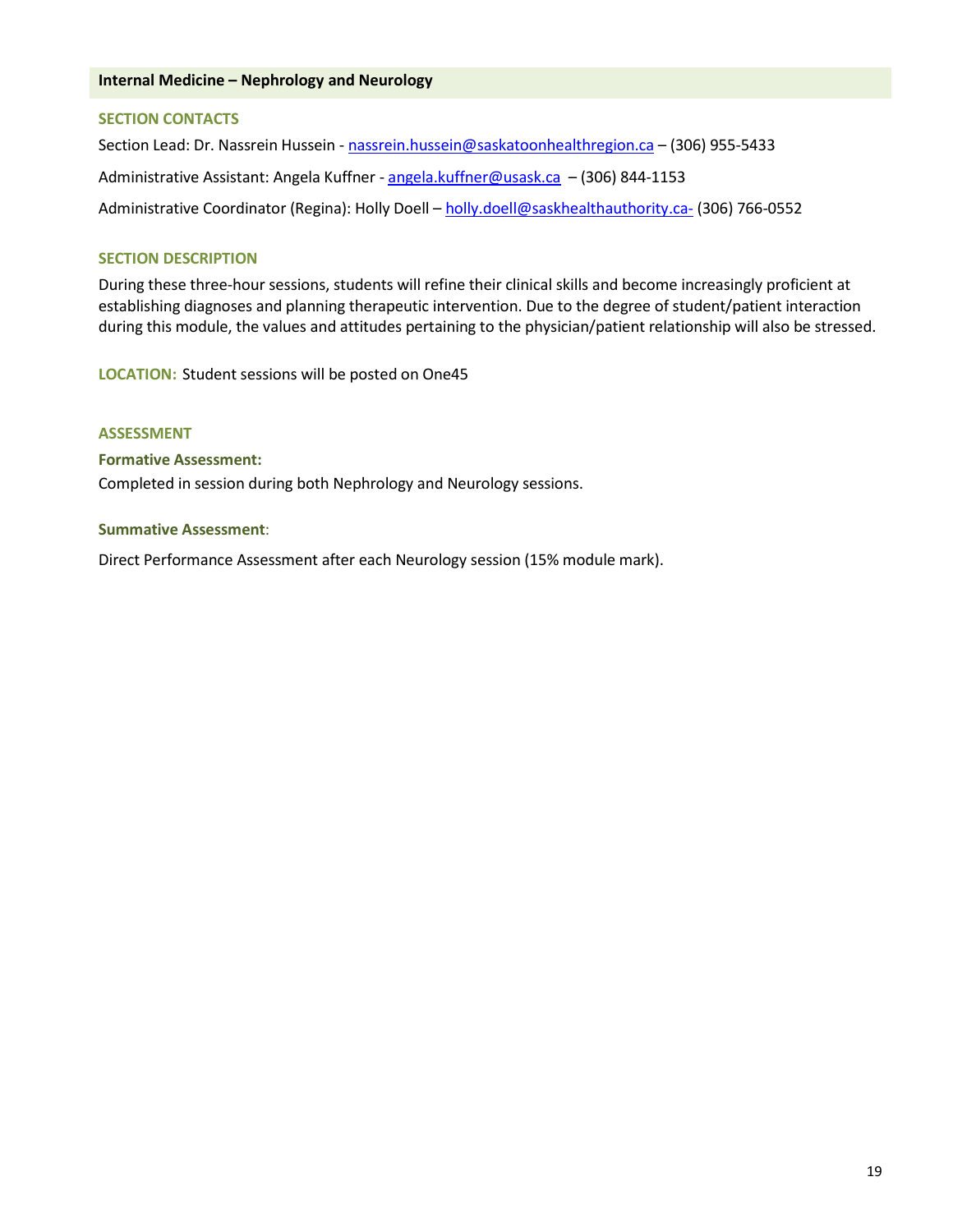## **Pediatrics**

#### **SECTION CONTACTS**

Section Lead: Dr. Rupesh Chawla – [rupesh.chawla@saskhealthauthority.ca](mailto:rupesh.chawla@saskhealthauthority.ca) – (306) 844-1271 Administrative Assistant: Nancy Groeneveld [– nancy.groeneveld@usask.ca](mailto:nancy.groeneveld@usask.ca) - (306) 844-1271 Administrative Coordinator (Regina): Kathryn Cooper – Kathryn.coope[r@saskhealthauthority.ca –](mailto:alexis.robb@saskhealthauthority.ca) (306) 766-0556

## **SECTION DESCRIPTION**

During these sessions, students will participate in the clinical assessment of real patients in a variety of pediatric clinical settings. The students will continue to develop an approach to the pediatric history and physical examination and gain practice integrating information from the history and physical examination in order to generate differential diagnoses and a management plan. Students will complete a formative Case Write Up based on the patient that they assess in Session 1. Students will work in small groups with a clinician preceptor.

#### **RECOMMENDED READING**

**Review Session:**  Clinical Skills II documents on Pediatric History and Physical Exam

#### **Developmental Session:**

Campbell, W (2011). Developmental Delay in Children Younger than 6 Years in L Bajaj (5<sup>th</sup> ed) Berman's Pediatric Decision Marking. Philadelphia, PA: Elsevier Mosby

Developmental Chart

#### **Neurology Session:**

Bernard, TJ (2011). Evaluation of Neurologic Disorders in L Bajaj (5<sup>th</sup> ed) Berman's Pediatric Decision Marking (pp. 306-311). Philadelphia, PA: Elsevier Mosby

Collins, A et al (2011). Tics and Tourette Syndrome in L Bajaj (5<sup>th</sup> ed) Berman's Pediatric Decision Marking (pp. 346-353). Philadelphia, PA: Elsevier Mosby

Arndt D. et al (2011). Seizure Disorders: Febrile in L Bajaj (5<sup>th</sup> ed) Berman's Pediatric Decision Marking (pp. 354-357). Philadelphia, PA: Elsevier Mosby

Arndt D. et al (2011). Seizure Disorders: Nonfebrile in L Bajaj (5<sup>th</sup> ed) Berman's Pediatric Decision Marking (pp. 358-362). Philadelphia, PA: Elsevier Mosby

Kedia S et al (2011). Headache in L Bajaj (5<sup>th</sup> ed) Berman's Pediatric Decision Marking (pp. 322-325). Philadelphia, PA: Elsevier Mosby

Dooley JM. Neurological Examination in RB Goldblooms (4<sup>th</sup> ed) Pediatric Clinical Skills (pp. 186-205).Philadelphia, PA: Elsevier Saunders.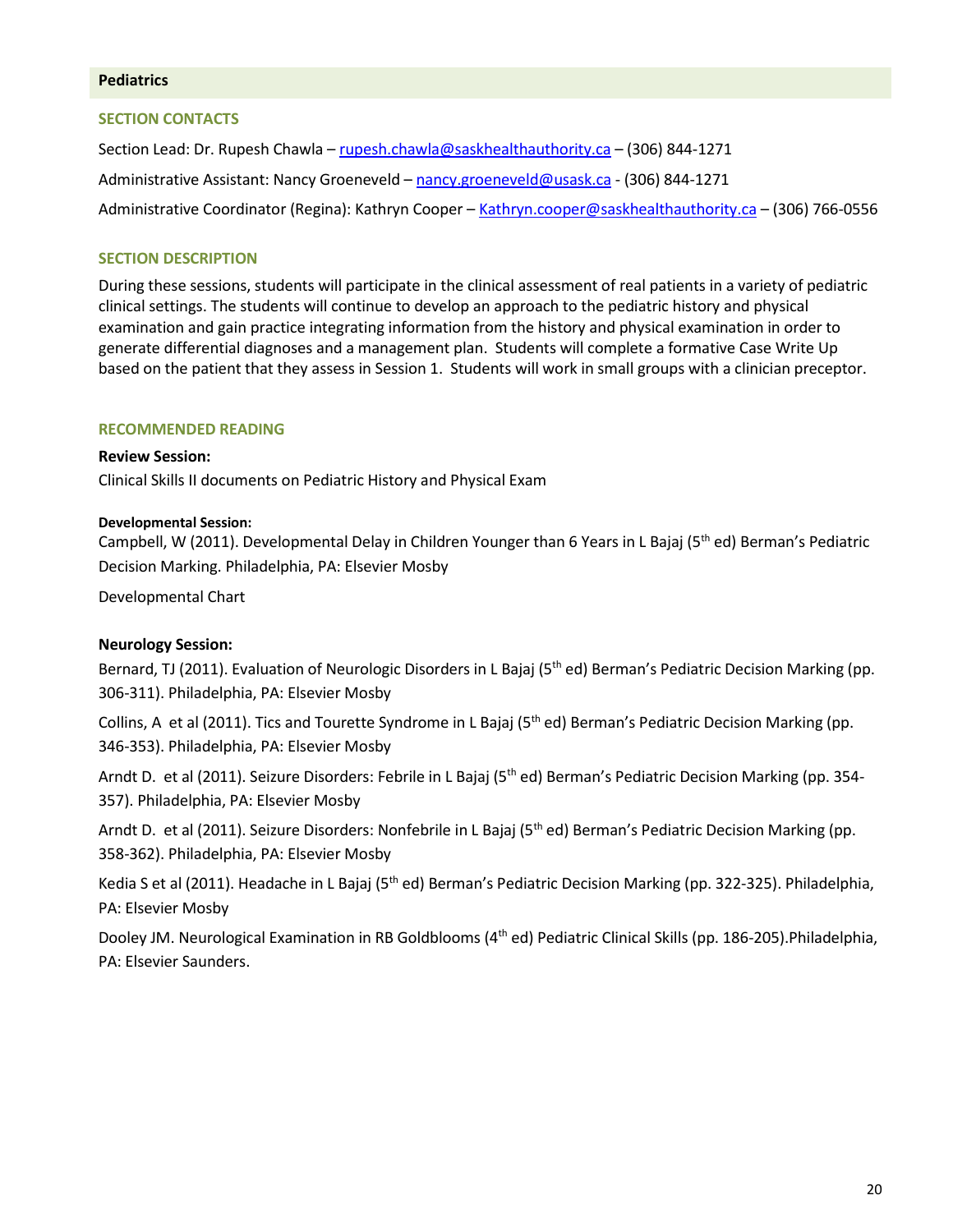## **SECTION ASSESSMENT**

#### **Formative Assessment**:

During each session the students will receive verbal formative feedback on their history taking and physical examination skills. The students will also complete a case write up based upon the patient that s/he obtained a history from and performed the physical examination on. The preceptor will review the case write-ups and will provide narrative feedback to the students.

#### **Summative Assessment**:

- 1. Direct performance assessment review session (3% module mark).
- 2. Direct performance assessment developmental session (6% module mark).
- 3. Direct performance assessment neurology session (6% session mark).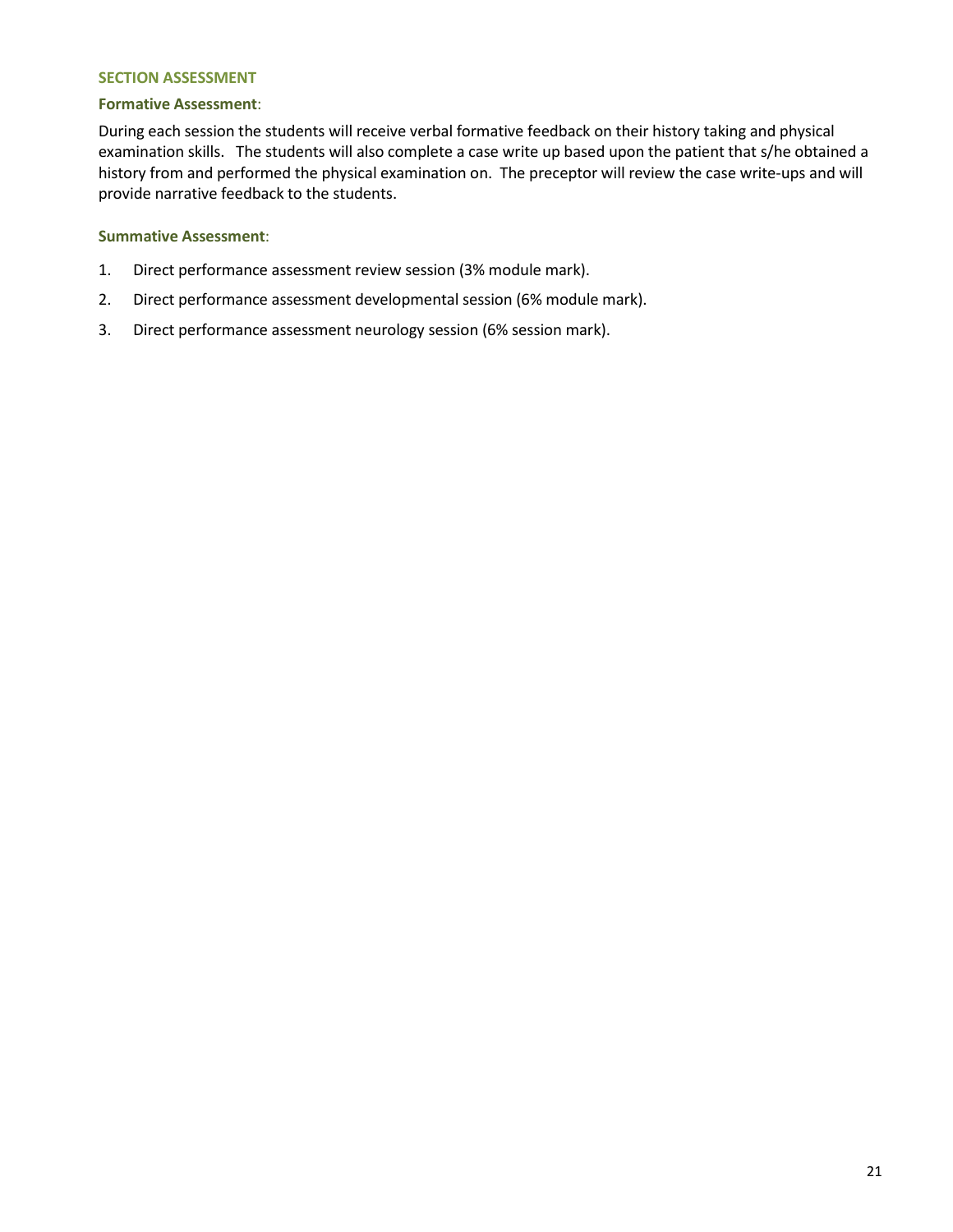#### **Surgery**

#### **SECTION CONTACTS**

Section Lead: Dr. Trustin Domes[– trustin.domes@usask.ca -](mailto:trustin.domes@usask.ca%20-) (306) 966-5668

Administrative Assistant: Anna Taruc - [surgery.preclerkship@usask.ca](mailto:surgery.preclerkship@usask.ca) - (306) 966-5668

Administrative Coordinator (Regina): Kathryn Cooper – Kathryn.coope[r@saskhealthauthority.ca –](mailto:alexis.robb@saskhealthauthority.ca) (306) 766-0556

#### **SECTION DESCRIPTION**

Welcome to the Surgery component of Clinical Skills III. This component runs in concert with the Foundations courses in order to integrate important knowledge, skills and attitudes learned there to the principles of assessment and evaluation patients with more surgically-oriented clinical problems. The major surgicallyoriented clinical skills sections covered during this course include ophthalmology, orthopedics and urology.

The emphasis of these encounters will be to obtain an accurate history and perform a skilled focused physical examination for specific conditions relating to ophthalmology, orthopedics and urology, this experience will be reinforced through clinical exposures in a variety of simulated and real clinical environments.

**LOCATION:** Student sessions will be posted on One45.

## **SUGGESTED RESOURCES**

As this module is primarily one of patient assessment, a great deal of the teaching will be based upon:

Physical Examination and Health Assessment, First Canadian Edition (Jarvis C), Saunders-Elsevier, 2009. ISBN 978-1-897422-18-2

#### **Textbooks:**

Please note the following four (4) RECOMMENDED REFERENCE TEXTBOOKS

- 1. Surgery A Competency Based Companion edited by Barry D. Mann. Saunders-Elsevier publishers. This is a very good, practical, useful book that can be carried in your coat pockets.
- 2. Principles and Practice of Surgery by Garden, Bradbury et al. Churchill Livingstone-Elsevier publishers. Excellent undergraduate textbook of surgery.
- 3. Essentials of Surgical Specialties edited by Peter Lawrence. Williams and Wilkins, Publishers.
- 4. Townsend CM and Beauchamp RD, Evers BM, Mattox KL: Sabiston Textbook of Surgery: The Biological Basis of Modern Surgical Practice (19<sup>th</sup> Ed.). Philadelphia, PA, Elsevier, 2012. – available as a free e-text via Health Sciences library. The text provides a higher level review of specific surgical conditions

#### **On-Line References:** Posted on One45 under "handouts"

All students are encouraged to listen to the applicable podcasts in the "Surgery 101" podcasts series. The link to the podcasts is posted in One45 or is as follows:<http://itunes.apple.com/podcast/surgery-101/id293184847>

#### **Additional Resources:**

The individual subspecialty surgical coordinators will post any further required or recommended resources in One45.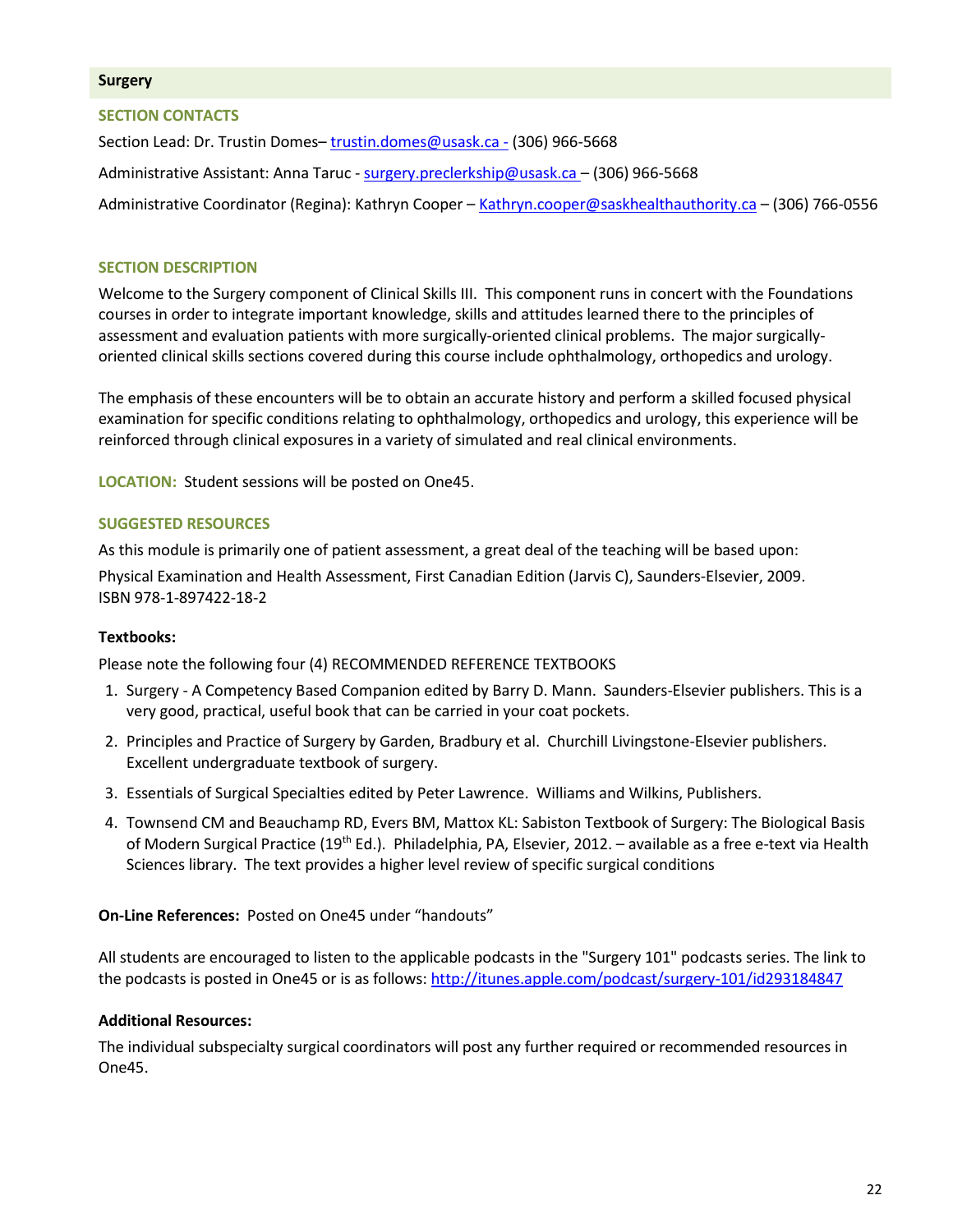## **Ophthalmology**

## **SECTION CONTACTS**

Section Lead: Dr. Rob Pekush - [drpekush@sasktel.net](mailto:drpekush@sasktel.net) Administrative Assistant: Anna Taruc - [surgery.preclerkship@usask.ca](mailto:surgery.preclerkship@usask.ca) - (306) 966-5668 Administrative Coordinator (Regina): Kathryn Cooper - Kathryn.coope[r@saskhealthauthority.ca](mailto:alexis.robb@saskhealthauthority.ca) - (306) 766-0556

**LOCATION:** Student sessions will be posted on One45.

## **SUGGESTED RESOURCES**

Basic Ophthalmology for Medical Students and Primary Care Providers" CA Bradford, editor, 2010, 9th Edition published by the American Academy of Ophthalmology & available at their website www.aao.org for \$48 US (product no. 0230060) **or** ISBN 1-56055-363-3. Copies available at the Health Sciences library.

## **SECTION ASSESSMENT**

**Formative Feedback:**  Will be provided during the session.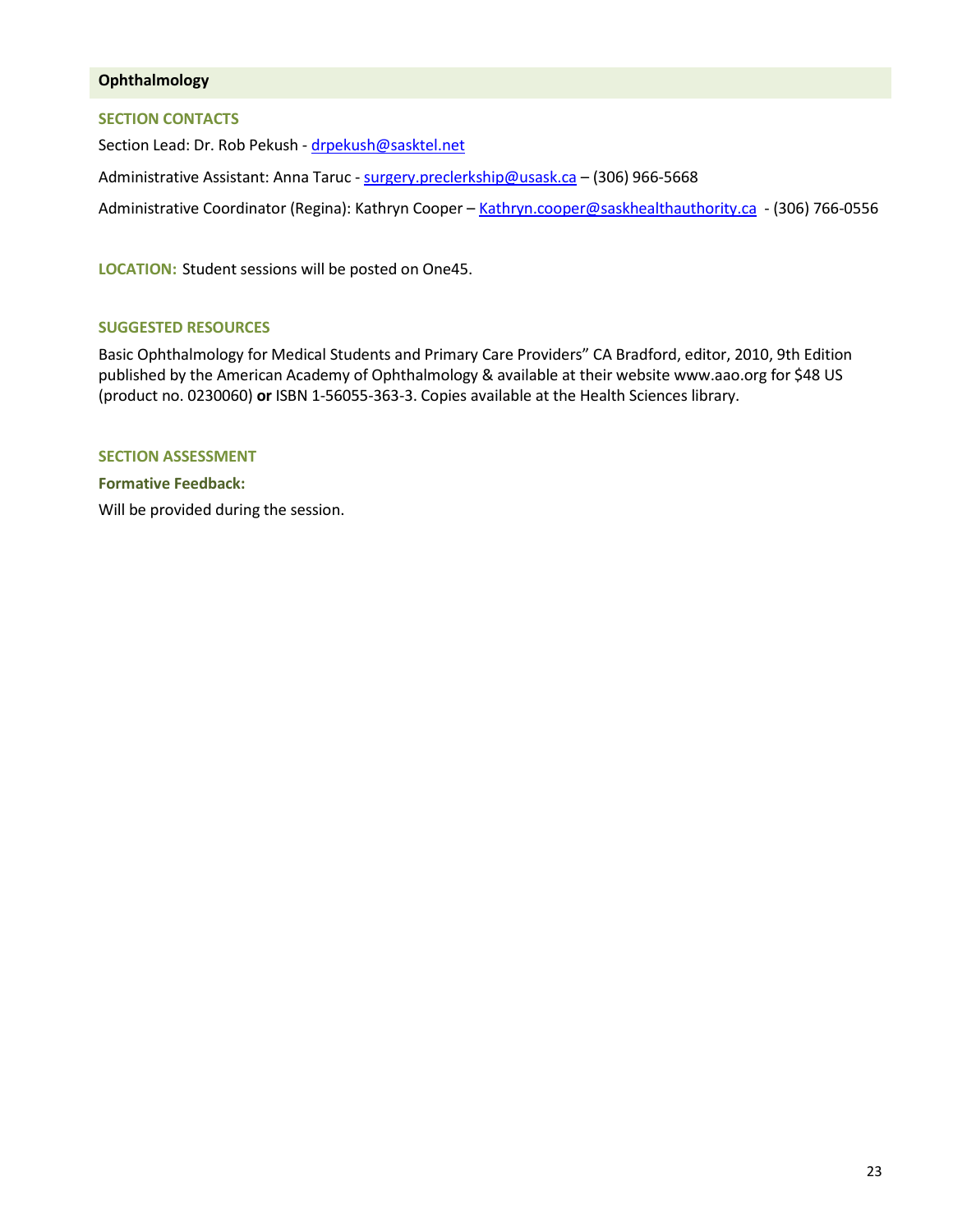#### **SECTION CONTACTS**

Section Lead: Dr. Trustin Domes[– trustin.domes@usask.ca](mailto:trustin.domes@usask.ca)

Administrative Assistant: Anna Taruc - [surgery.preclerkship@usask.ca](mailto:surgery.preclerkship@usask.ca) – (306) 966-5668

Administrative Coordinator (Regina): Kathryn Cooper [– kathryn.cooper@saskhealthauthority.ca](mailto:%E2%80%93%20cassandra.eskra@saskhealthauthority.ca) – (306) 766-0556

## **SECTION DESCRIPTION**

Through a combination of an introductory lecture, core teaching module and urological patient clinical encounters, the medical student will be exposed to and gain knowledge and skills in the following MCCQE clinical competency Areas:

- Hematuria (gross and microscopic)
- Scrotal masses and pain
- Lower urinary tract symptoms (LUTS)
- Upper urinary tract obstruction
- Lower urinary tract obstruction

The introductory lecture and core teaching module will focus on relative anatomy, clinical signs and physical examination techniques, and simulation training on mannequins (introducing the digital rectal examination and male genital examination).

In Saskatoon, the urological patient clinical encounters (discipline-specific physical examination session) will be scheduled based on the availability of the urologists to accommodate learners in the clinic, as the number of available clinics fluctuates week to week. An online schedule will be posted and updated as new clinics become available and can be accessed a[t www.signupgenius.com/go/20f054eada72caafb6-20162.](http://www.signupgenius.com/go/20f054eada72caafb6-20162) It is the student's responsibility to sign up for a clinic day that suites their schedule (on a first-come, first-serve basis). Available clinics will be on Monday afternoons, Tuesday mornings, Thursday mornings and Friday afternoons, depending on the week. Please check the schedule regularly for updates. **If an available clinic has not been signed up for within ten days of it occurring, we will randomly assign a student to the clinic in order to maximize the schedule, as these clinic spots are limited.**

Additional learning opportunities may arise in other areas of urology, depending on the different patient presentations that may arise during the student's clinical encounter.

**LOCATION:** Student sessions will be posted on One45.

#### **Prior Knowledge and Preparation:**

Students are expected to review relevant objectives from the first year Clinical Skills I and II courses, pertaining to the abdominal examination, posted in One45 prior to the urology sessions.

Students should also read the paper by Shirley & Brewster (2011) entitled Expert review: The digital rectal exam from *The Journal of Clinical Examination*, 11, 1-12. Available online at: [http://www.thejce.com/journals/11/expert\\_review-PR\\_examination.pdf.](http://www.thejce.com/journals/11/expert_review-PR_examination.pdf)

#### **SECTION ASSESSMENT**

#### **Formative Assessment:**

Will occur throughout sessions. Feedback with be given during simulation and in office teaching sessions. Sensitive Exam Teaching Associates will give feedback during in session sensitive exam teaching sessions, as part of the SETA program. Will be provided in session as well as narratively on One45.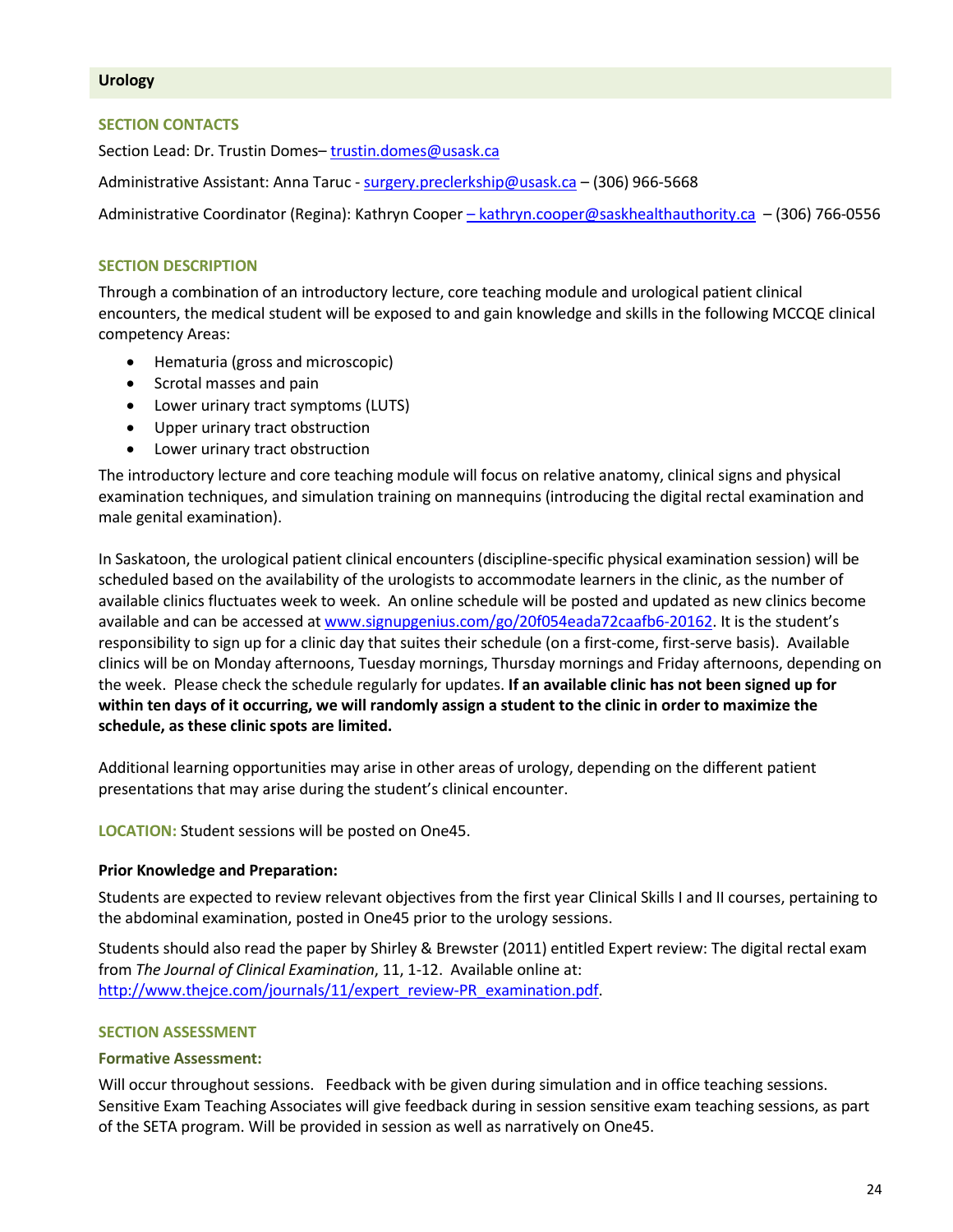## **SECTION CONTACTS**

Section Lead: Dr. Helen Chang – (306) 766-0632

Pre-Clerkship Administrative Coordinator: Sonja MacDonald – [sonja.macdonald@usask.ca–](mailto:megan.jenkins@usask.ca) (306) 966-5354

Administrative Coordinator (Regina): Kayla Trevena - [kayla.Trevena@saskhealthauthority.ca](mailto:kayla.Trevena@saskhealthauthority.ca) - (306) 766-0632

## **SECTION DESCRIPTION**

Through a clinical teaching session with a trained Male Urogenital Teaching Associate (MUTA), medical students will learn how to examine the male genitourinary system in a thorough and sensitive manner. Students will also be expected to answer self-reflection and awareness questions as well as provide feedback on the MUTA.

Specific objectives are outlined below.

**LOCATION:** Sessions will occur in the CLRC (Saskatoon) and the Learning Centre (Regina) with specific student schedules posted on One45 (Access will be dependent on physical distancing restrictions from Public Health).

## **SECTION OBJECTIVES**

By the completion of the Male Urogenital component of the Sensitive Exam Teaching Associates Program, students will be expected to:

- 1. Obtain verbal consent from the patient to perform a sensitive physical examination.
- 2. Demonstrate appropriate vernacular and terminology when communicating with the patient during a sensitive physical examination.
- 3. Employ special techniques to enhance relaxation and decrease patient anxiety during a sensitive examination.
- 4. Appreciate the importance of patient comfort and sensitivity during sensitive examinations.
- 5. Exhibit professional behaviors consistently, including integrity; respect for and effective working relationships with patients, faculty, staff and peers; appropriate attire, awareness of necessity for a scent-free environment; and responsibility through punctual, regular attendance and timely completion of assignments.
- 6. Demonstrate specific physical examination techniques relevant to the Male Genitourinary System including:
	- a. Retraction of the foreskin and visualization of the glans
	- b. Visual inspection of the anus, penis and scrotum
	- c. Identification of the urethral meatus
	- d. Palpation of the testes
	- e. Palpation of the epididymis and spermatic cord
	- f. Examination and palpation for inguinal hernias
	- g. Performance of a digital rectal examination
- 7. Teach patient testicular self-examination techniques.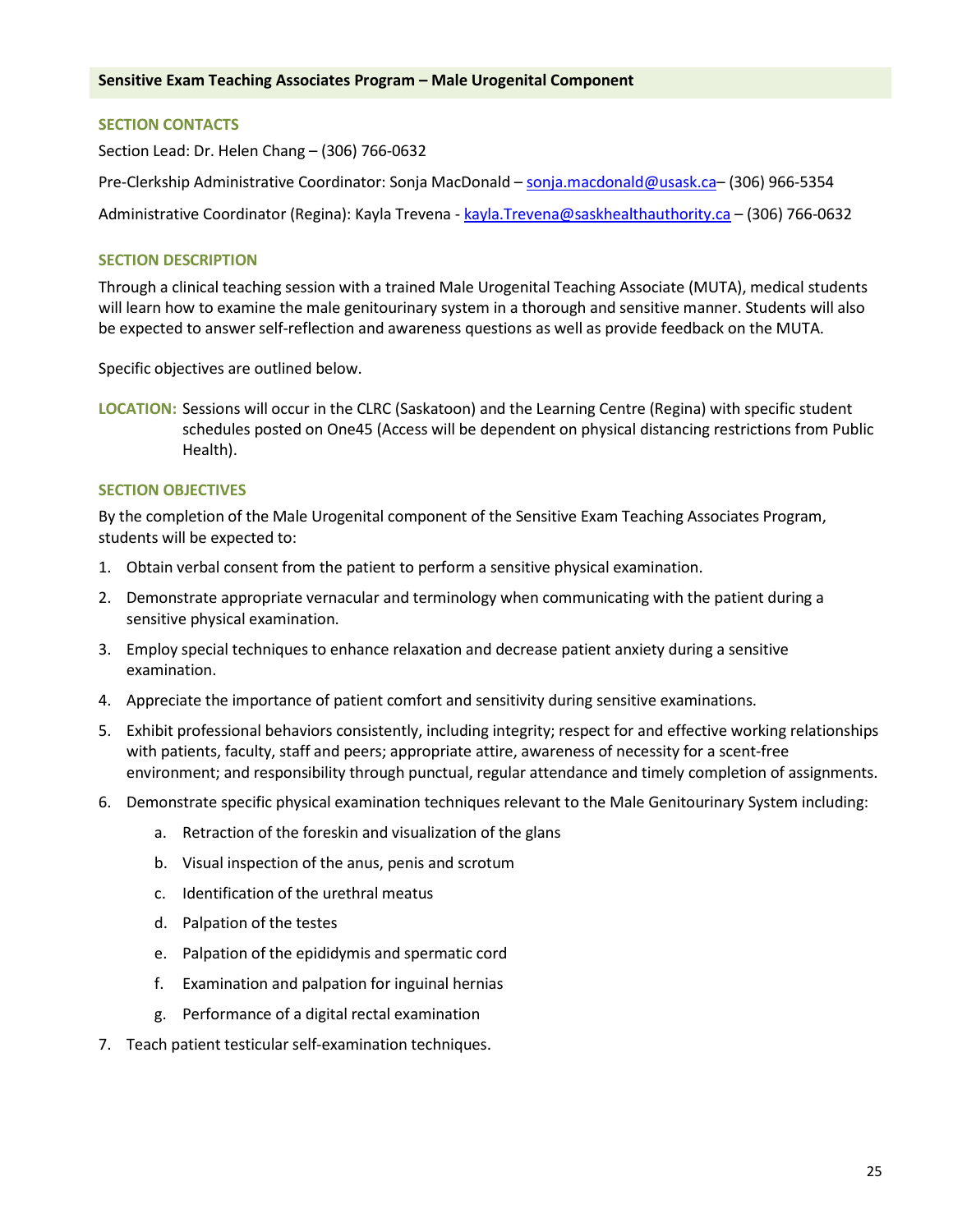## **Prior Knowledge and Preparation**:

Students are expected to review relevant objectives pertaining to the genitourinary examination from the first year Clinical Skills I and II courses, as well as the Urology component of the Clinical Skills III module.

## **SECTION READING AND RESOURCES**

Bickley, L. S., & Szilagyi, P.G. Male Genitalia and Hernias, The Anus, Rectum and Prostate. *Bates' Guide to Physical Examination and History Taking* (11th ed.) 2013. Philadelphia, PA: Lippincott, Williams & Wilkins

Shirley A, Brewster S. Expert Review: The Digital Rectal Examination.

*The Journal of Clinical Examination.* 2011(11):1-12

Available online at: [http://quantosis.com/journals/11/expert\\_review-PR\\_examination.pdf](http://quantosis.com/journals/11/expert_review-PR_examination.pdf)

## **SECTION ASSESSMENT**

#### **Formative Assessment:**

Will occur during the session and will be filled out by the Male Urogenital Teaching Associate. An evaluation of "Meets Expectations" must be achieved for professionalism.

## **Self-Reflection and Student Feedback:**

Students will fill out a feedback form on the session as well as answer self-reflection and awareness questions.

## **Physical Exam Checklist:**

A checklist of physical exam skills will be available for reference to ensure that each student is provided the opportunity to perform each clinical examination technique. It will have sections for MUTA comments.

#### **Summative Assessment:**

An evaluation of "Meets Expectations" for professionalism, and completion of self-reflection form and student feedback form ensures satisfactory completion of this module.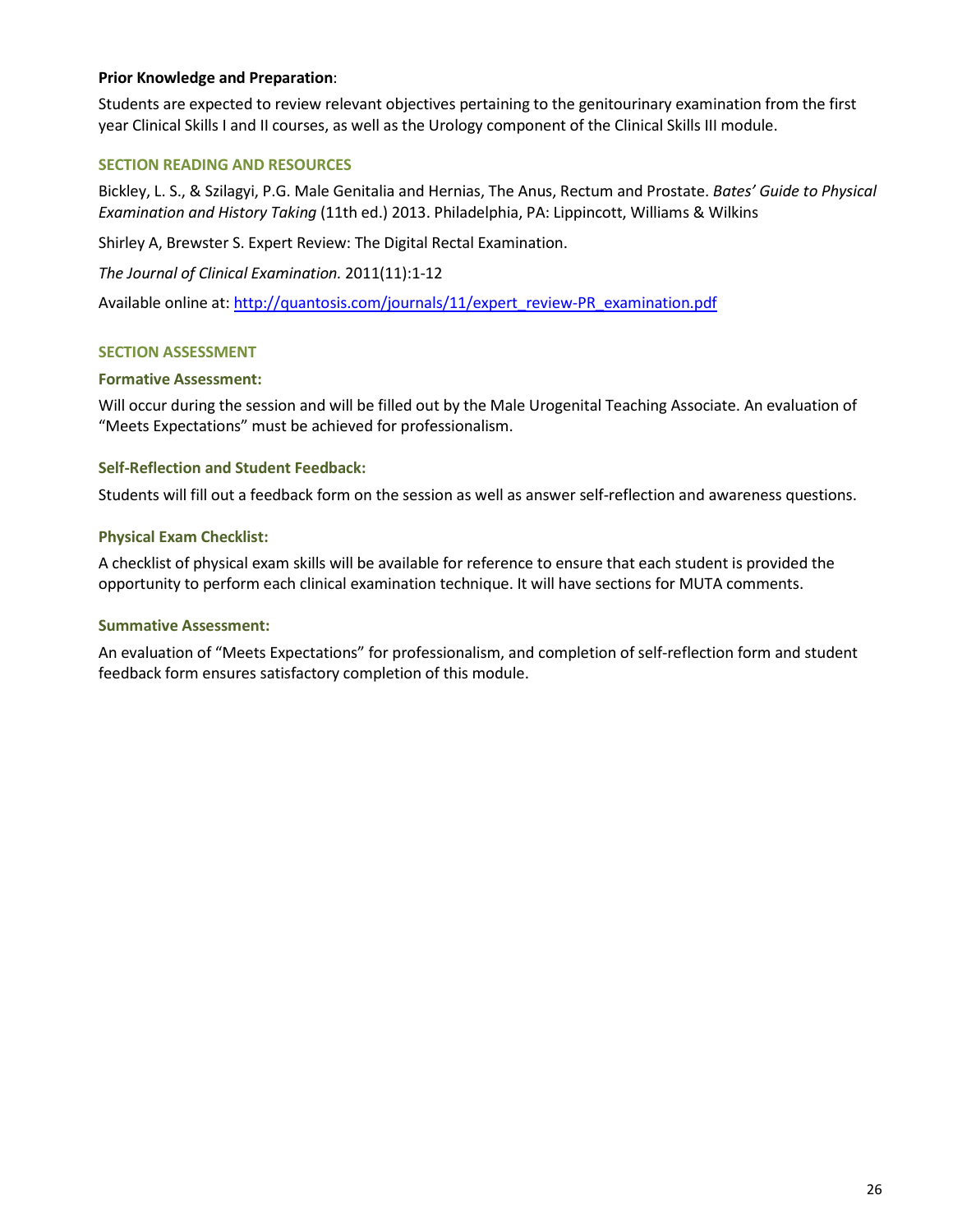### **Orthopedics**

## **SECTION CONTACTS**

Section Lead: Dr. Anne Dzus [- anne.dzus@usask.ca](mailto:anne.dzus@usask.ca) Regina Lead: Dr. Jordan Buchko – jordanbuchko@gmail.com Administrative Assistant: Judy Classen - [ortho.surgery@usask.ca](mailto:ortho.surgery@usask.ca) Administrative Coordinator (Regina): Holly Doell – [holly.doell@saskhealthauthority.ca](mailto:holly.doell@saskhealthauthority.ca) – (306) 766-0552

## **SECTION DESCRIPTION**

Students will be expected to view 5 online videos posted on BB Learn pertaining to the Musculoskeletal examination. The areas covered in detail include the hip, the spine, the knee, the shoulder and pediatric MSK exam. Important points related to taking the clinical history for the specific area as well as a review of pertinent xray findings are also shown in some of the videos. An accompanying PDF Document is provided to summarize each video. Viewing of these videos prior to the small group learning sessions with an orthopedic surgeon is mandatory.

Students may be provided with the opportunity to participate in the clinical assessment of real patients in a variety of clinical settings with orthopedic surgeons. These may be in clinics, cast clinics, ward patients, and emergency room patients with musculoskeletal complaints. Students may have the opportunity to interact with patients with orthopedic injuries and complaints. This may include obtaining an accurate focused and relevant history, and performing the musculoskeletal physical exam, presenting a differential diagnosis, and formulating a plan for diagnostic investigations and beginning to formulate a management plan which may include surgery. Objectives related to patient-centeredness and professionalism apply to all sessions as outlined in the course objectives.

**LOCATION:** Student sessions will be posted on One45.

#### **COURSE MATERIAL ACCESS**

Course materials, including the syllabus, sessions, objectives, required reading, forms, and other useful documents are posted on One45 or Canvas.

## **SECTION DESCRIPTION**

By the completion of their Discipline-Specific Patient Encounter sessions, students will be expected to:

- 1. Conduct patient-centered interviews relevant to the patients' musculoskeletal presenting concern and the clinical setting
- 2. Perform a focused musculoskeletal physical examination relative to the patients' presenting problems, in an orderly efficient manner, demonstrating respect and sensitivity to patient comfort
- 3. Practice clinical reasoning, including directing the interview content and physical examination to the patients' presenting complaint to assist with the development of a provisional differential diagnosis
- 4. Suggest appropriate preliminary diagnostic investigations and management plan
- 5. Present a concise verbal summary of the patient's musculoskeletal problem, potential differential diagnoses if appropriate, and attempt to provide a brief assessment and management plan.
- 6. Interpret and describe plain x-rays with musculoskeletal abnormalities including trauma, tumors and arthritis.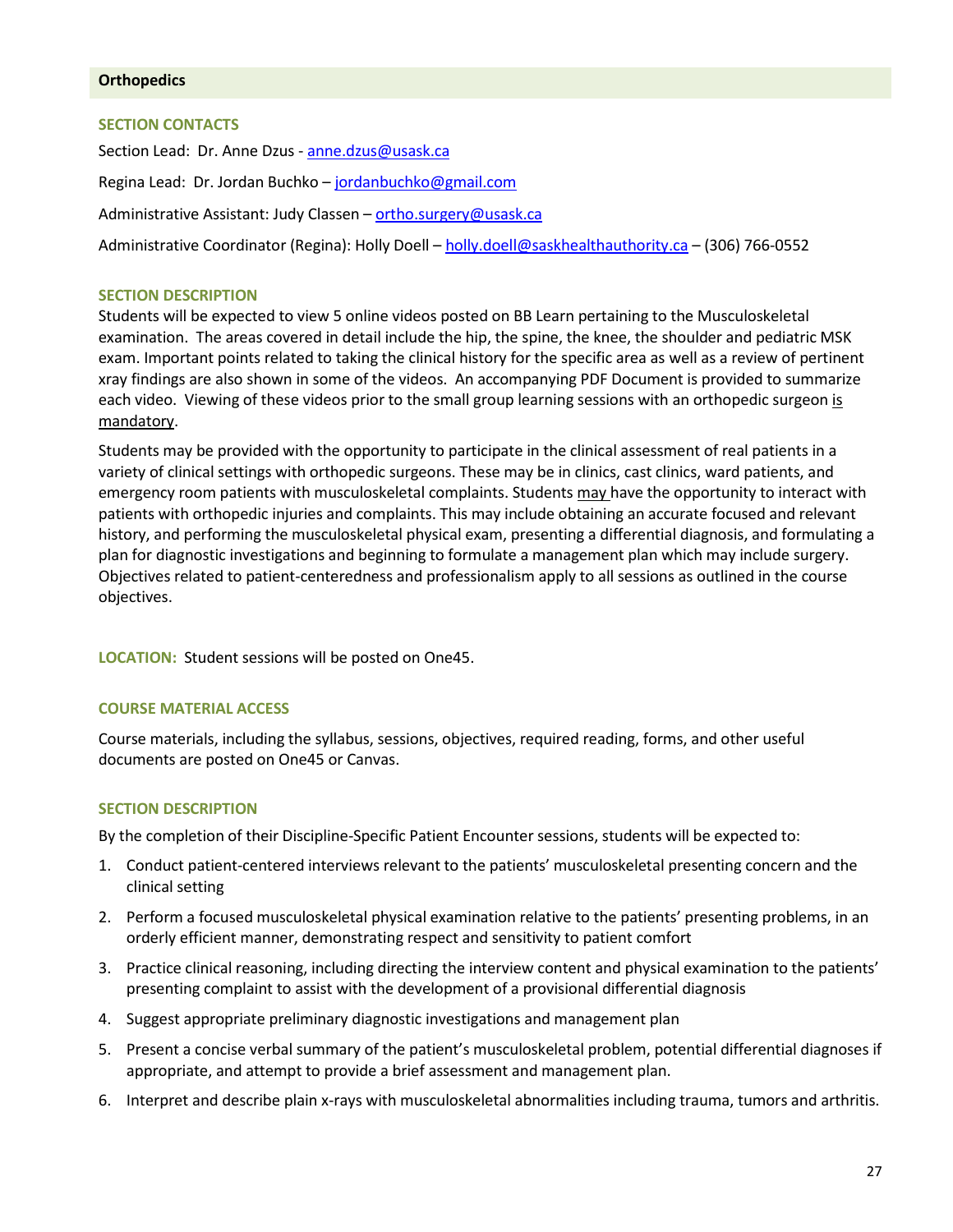7. Exhibit professional behaviours consistently, including integrity; respect for the effective working relationships with patients, faculty, staff and peers; appropriate attire, awareness of necessity for scent free environment; and responsibility through punctual, regular attendance and timely completion of assignments

## **SECTION ASSESSMENT**

## **Formative Assessment:**

Will occur during session and a form will be completed by the preceptor.

## **Summative Assessment:**

Written Webinar based assignment/quiz (15% module mark)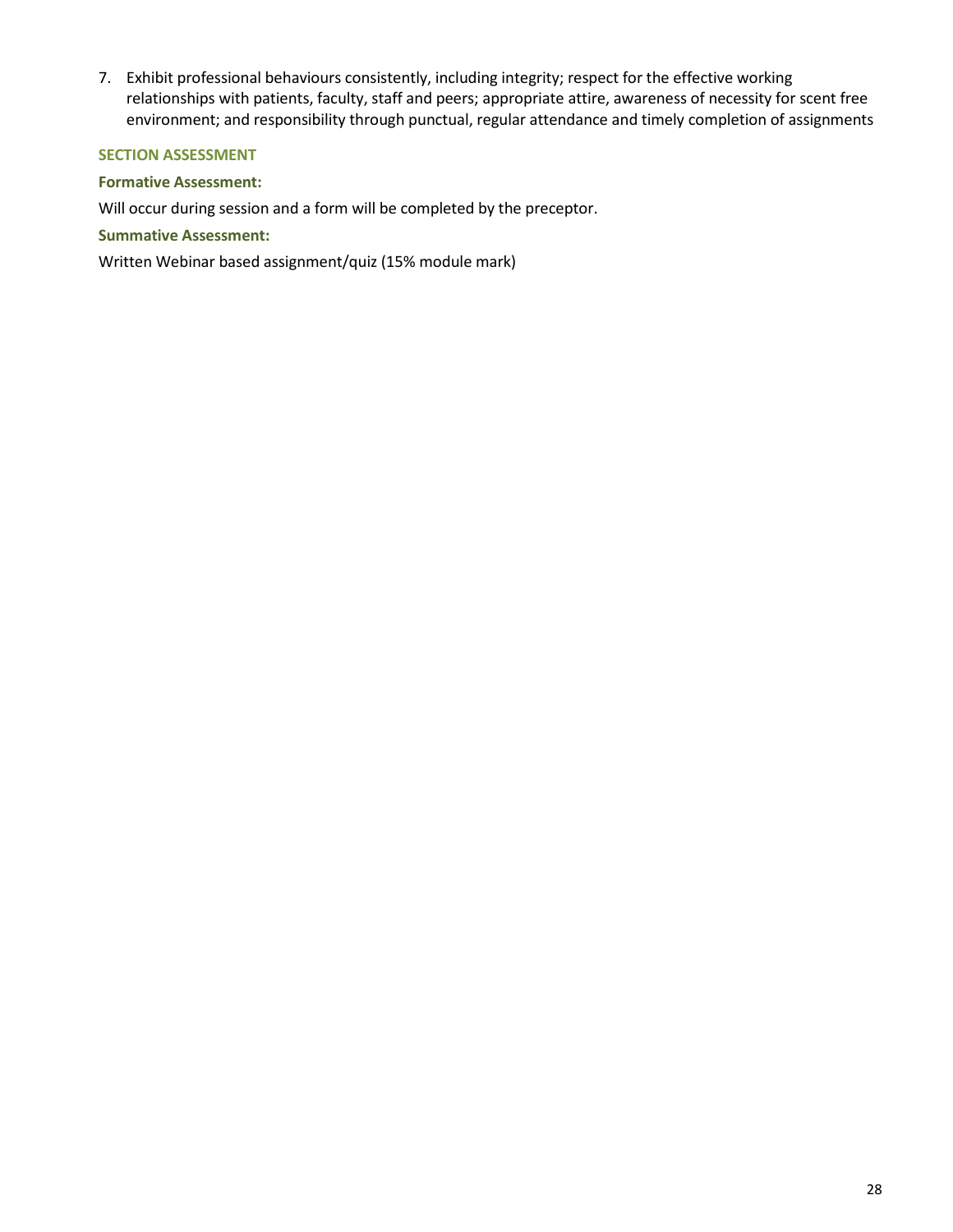## **MODULE CONTACTS**

Saskatoon Physician Lead: Dr. Kiersten Stuart-Kobitz - Kiersten.stuartkobitz2@saskhealthauthority.ca Regina Physician Lead: Dr. Amanda Kleisinger [– amanda.kleisinger@gmail.com](mailto:amanda.kleisinger@gmail.com) Administrative Assistant: Julie Gillis - [julie.gillis@saskhealthauthority.ca](mailto:julie.gillis@saskhealthauthority.ca) - (306) 655-8669 Administrative Coordinator (Regina): Holly Doell - [holly.doell@saskhealthauthority.ca](mailto:holly.doell@saskhealthauthority.ca) - (306) 766-0552

## **MODULE DESCRIPTION**

This module is designed to provide an outline of the current state of Physical Medicine and Rehabilitation with particular reference to its philosophy and professional expertise.

All practicing physicians must be able to perform a functional assessment of persons living with significant physical and/or cognitive impairments, set realistic patient-centered functional goals, and provide supportive medical care, including appropriate referral for rehabilitation assistance.

**LOCATION:** Saskatoon City Hospital (Saskatoon) and Wascana Rehabilitation Centre (Regina)

- **Dates:** Saskatoon: September 24, 2021 and October 15, 2021 (Session #1) Saskatoon: October 22, 2021 and November 5, 2021 (Session #2) Regina: October 1, 2021 and October 29, 2021 (Session #1 & #2)
- **Groups:** For patient encounters, 2-3 students/patient. For activities, 5-7 students/activity.

## **MODULE OBECTIVES**

By the completion of the two Physical Medicine and Rehabilitation Skills Half Days, students will be able to:

- 1. Demonstrate skill in obtaining a comprehensive functional assessment as part of the history and physical examination for persons living with common medical conditions causing physical and/or cognitive impairments, including:
	- Traumatic Brain Injury (TBI)
	- Stroke
	- Spinal Cord Injury (SCI)
	- Limb Amputation
	- Arthritis
	- Other disabling neurological and musculoskeletal conditions
- 2. Present a summary of relevant medical history and current functional status of each person interviewed, focusing on basic and instrumental activities of daily living, safety and support, identifying methods of minimizing activity limitation and participation restriction, including the use of mobility aids and adaptive devices.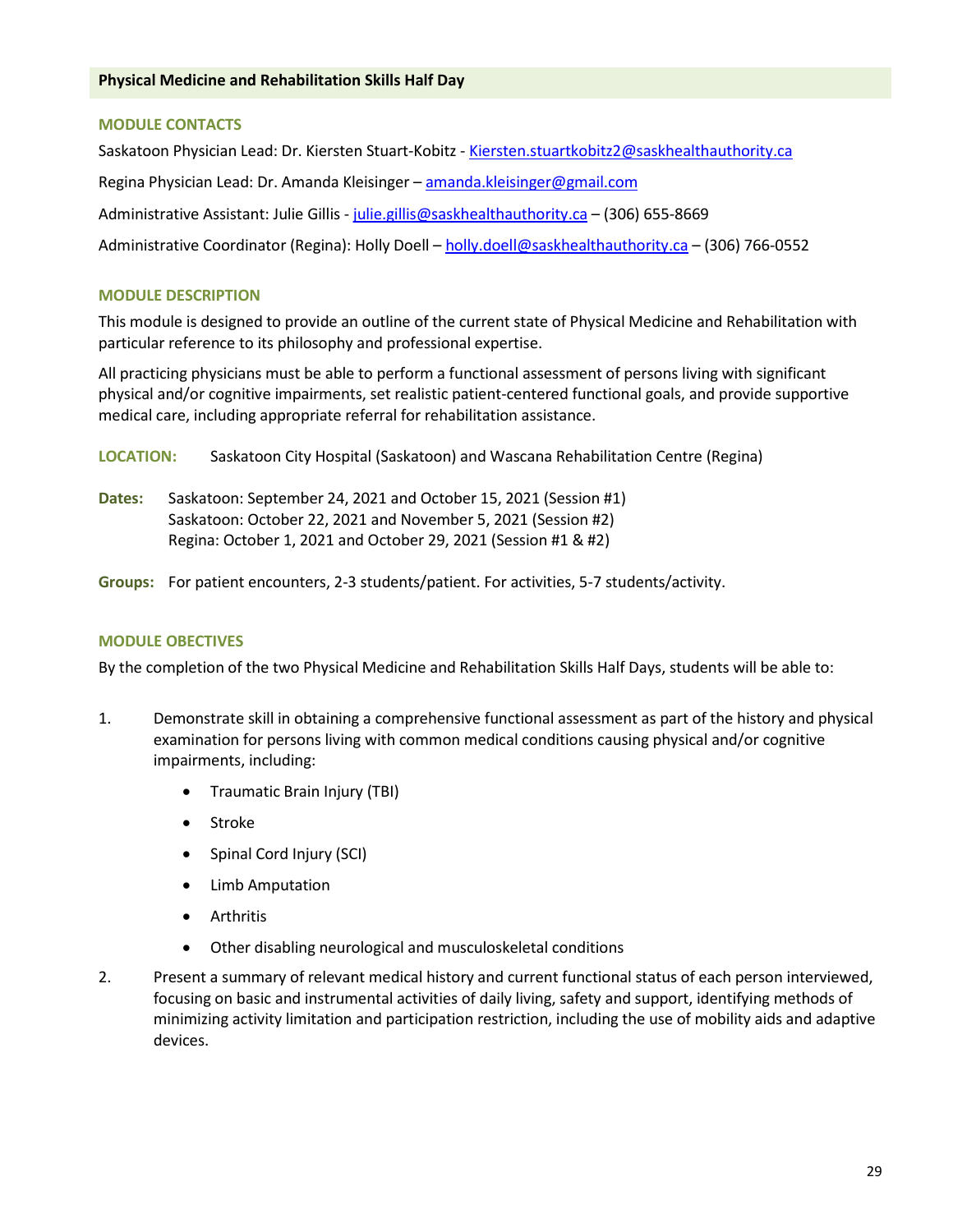- 3. Identify and demonstrate techniques to safely transfer, reposition and mobilize a patient.
	- Transfer refers to moving a patient from one surface to another.
	- Reposition refers to moving a patient on the same surface, such as repositioning on a bed.
	- Safe mobilization may require the prescription of mobility aids and/or equipment (wheelchairs) as well as supervision and/or physical assistance.
- 4. Demonstrate awareness of the experiential challenges experienced by persons living with disability (impairments, activity limitations and participation restrictions) and their family members/caregivers.
- 5. Prepare two brief written patient-demographic case reports based on assigned clinical encounters and assigned reading.
- 6. Apply the World Health Organization (WHO) International Classification of Functioning, Disability and Health (ICF) definition of disability when evaluating the functional status of patients, including:
	- Impairments: problems in body structure or function
	- Activity Limitations: difficulties encountered by an individual in executing a task or action
	- Participation Restrictions: problems experienced by an individual in involvement in life situations.
- 7. Communicate and interact effectively with patients, families, caregivers, peers and the health care team.
- 8. Demonstrate appropriate professionalism skills including respect for patients and health team personnel, timeliness, dress, honesty, appropriate boundaries, responsibility, integrity and confidentiality.

## **MODULE ASSESSMENT**

## **Formative Assessment:**

Will occur at each individual "station" during the half day.

## **Summative Assessment:**

- 1. Direct performance assessment 1 (6% module mark)
- 2. Direct performance assessment 2 (7% module mark)
- 3. Written assignments based on pre-reading and patient encounters (2 assignments each 6% of module mark)

## **DSPE MODULE ASSESSMENT AND SUCCESSFUL COMPLETION**

| Family Medicine SOAP Note                                     | 7.5% of module mark          |
|---------------------------------------------------------------|------------------------------|
| <b>Family Medicine Clinical Question</b>                      | 7.5% of module mark          |
| Family Medicine Direct Performance Assessment I               | 7.5% of module mark          |
| Family Medicine Direct Performance Assessment II              | 7.5% of module mark          |
| Neurology Direct Performance Assessment                       | 2 x 7.5% each of module mark |
| <b>Pediatric Direct Performance Assessment Review Session</b> | 3% of module mark            |
| Pediatric Direct Performance Assessment Developmental         | 6% of module mark            |
| <b>Pediatric Direct Performance Assessment Neurology</b>      | 6% of module mark            |
| <b>Orthopedics Webinar Based X-Ray Assignment</b>             | 15% of module mark           |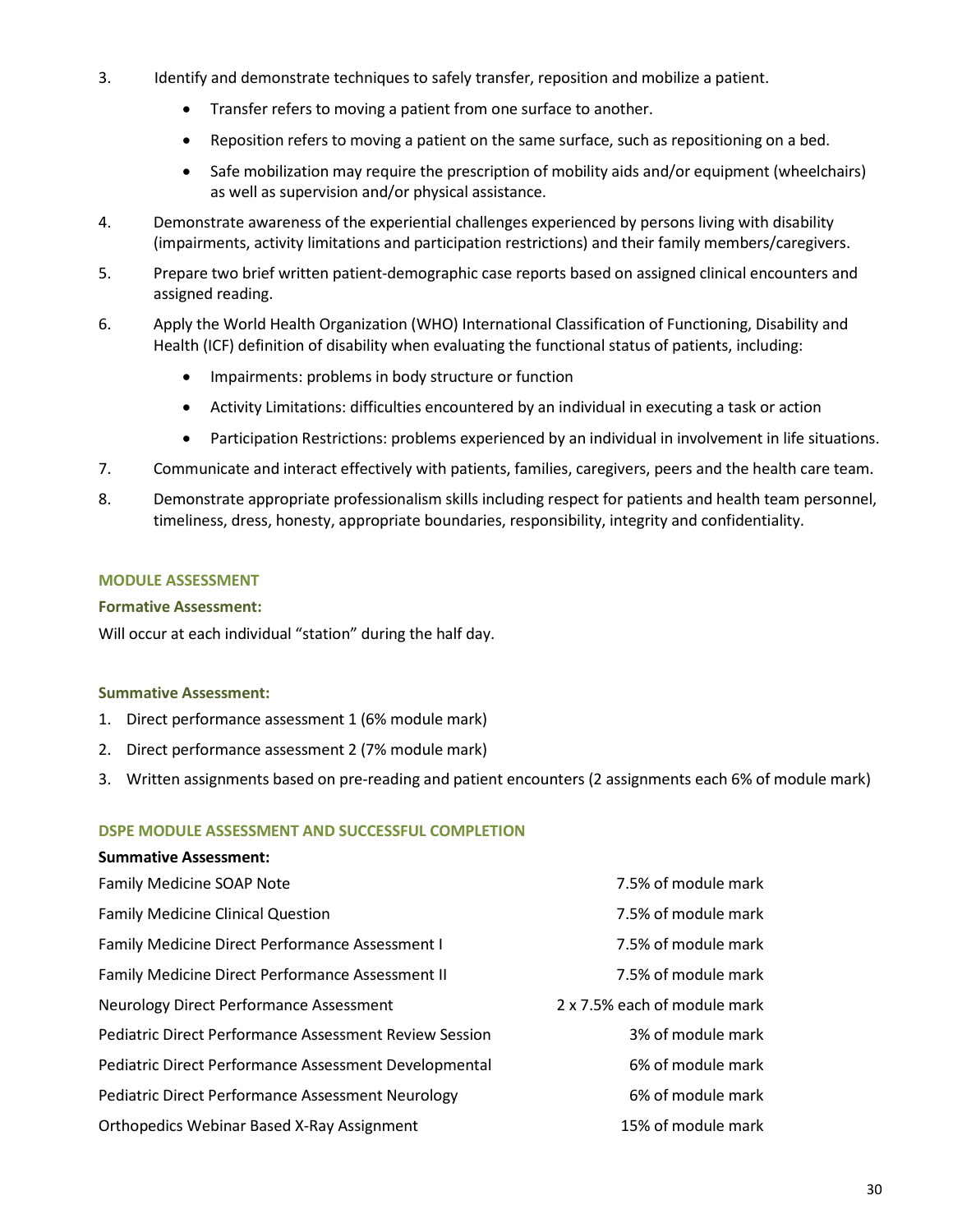PM&R Direct Performance Assessment I 6% of module mark PM&R Direct Performance Assessment II 7% of module mark PM&R Written Assignment I 6% of module mark PM&R Written Assignment II 6% of module mark

# **Successful Completion of Module:**

Students must:

- 1. Submit all assignments
- 2. Achieve a cumulative mark of 70% based on the above weighting
- 3. Meet expectations for Professionalism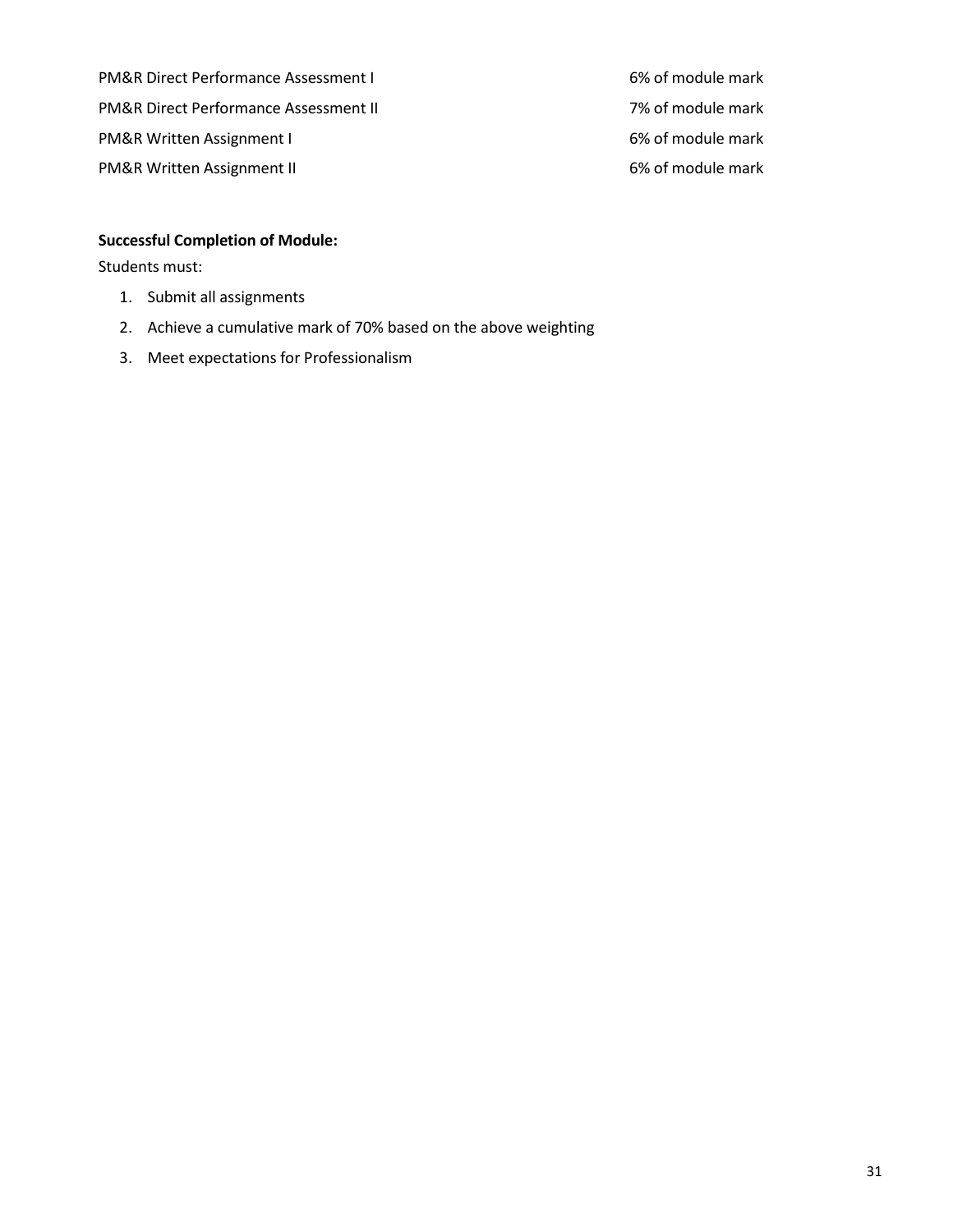## **IMPORTANT AND RELEVANT STUDENT INFORMATION**

The following information is extremely important for your success in medical school. Please refer to the [UGME](http://medicine.usask.ca/students/undergraduate/policies.php)  [Policies p](http://medicine.usask.ca/students/undergraduate/policies.php)age and the [Student Information Guide](http://medicine.usask.ca/students/undergraduate/curriculum-schedules-objectives.php#Aboriginalhealthinthecurriculum) for the following policies:

**UGME CONTACT INFORMATION EMAIL COMMUNICATIONS ETHICS AND PROFESSIONALISM PROGRAM EVALUATION GUIDELINES FOR PROVIDING FEEDBACK\ EMERGENCY PROCEDURES MD PROGRAM ATTENDANCE POLICY ASSESSMENT POLICY PROMOTION STANDARDS CONFLICT OF INTEREST NON-INVOLVEMENT OF HEALTH CARE PROVIDERS IN STUDENT ASSESSMENT APPEALS PROCEDURES STUDENT DISCRIMINATION, HARRASSMENT, AND MISTREATMENT PROCEDURE ACCOMMODATION OF STUDENTS WITH DISABILITIES TECHNICAL STANDARDS – ESSENTIAL SKILLS AND ABILITIES REQUIRED FOR THE STUDY OF MEDICINE <https://medicine.usask.ca/policies/com-technical-standards.php#relatedForms>**

**OFFICE OF STUDENT AFFAIRS**

l

**Where a specific College of Medicine policy or procedure does not exist, the College refers to the U of S Academic Courses Policy at<http://policies.usask.ca/policies/academic-affairs/academic-courses.php>**

# **UNDERGRADUATE MEDICAL EDUCATION ASSIGNMENT SUBMISSION POLICY**

Any assignment submitted after 23:59 SK time on the specified date is deemed late (unless otherwise specified).

All due dates or timelines for assignment submission are published in the student course syllabus<sup>1</sup>.

A late assignment may still be submitted up to three consecutive calendar days (72 hours) from the original deadline for that assessment. The assignment must be submitted to the appropriate year Administrative Coordinator in Saskatoon, or the Pre-Clerkship Coordinator in Regina for years 1-2. Years 3-4 must submit to the Rotation Coordinator. The student, if submitting a late assignment that is deemed to be at or above the pass mark for that assignment will receive the pass mark for the assignment. If it is assessed as below the pass mark, the student will receive the actual grade assigned for the assignment.

 $1$  Canvas routinely updates their systems on certain Wednesday evenings. In the event that Canvas is down for scheduled maintenance or due to technical difficulties, assignments are to be submitted by 0900 the following morning.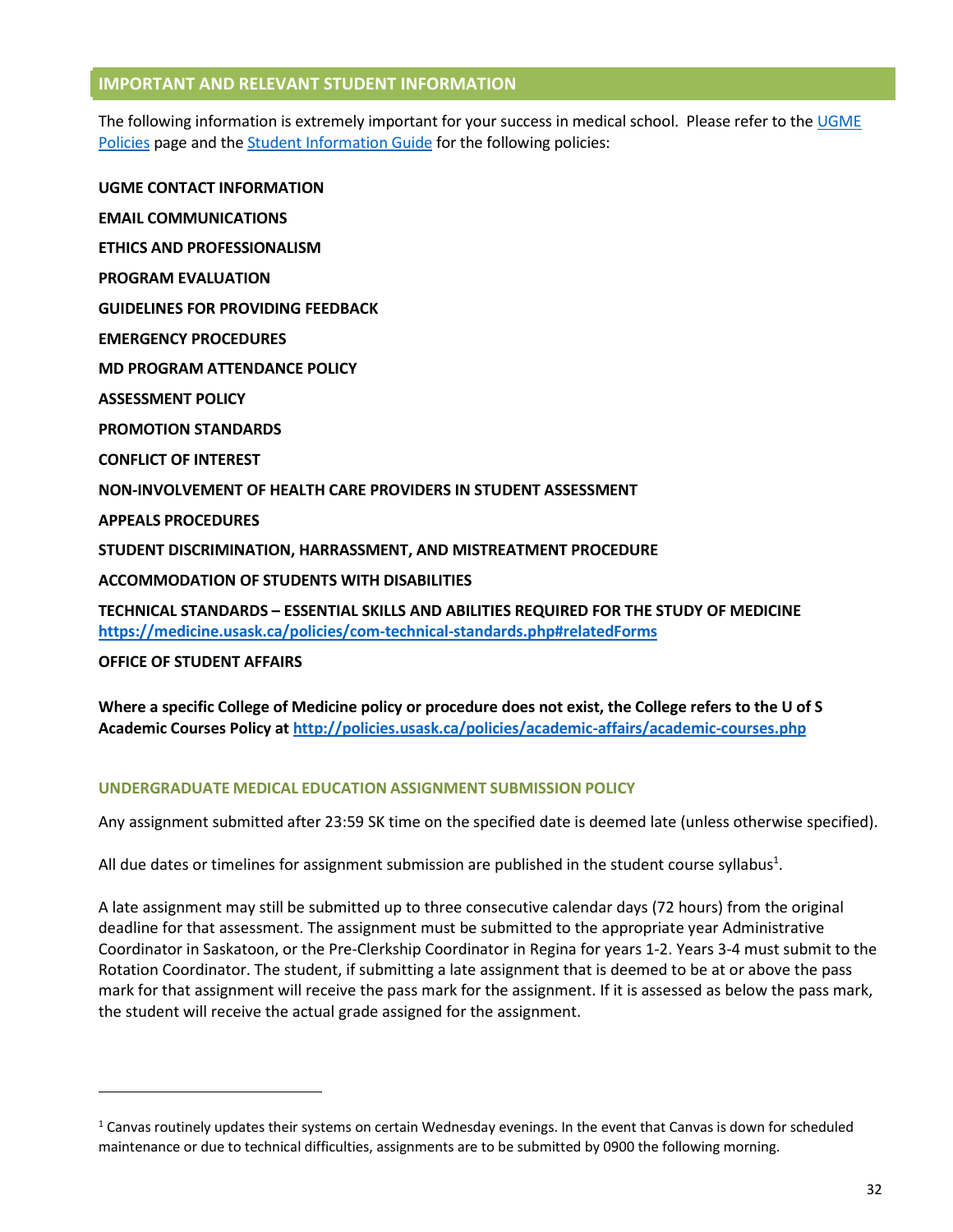Any late assignments not submitted by 23:59 on the third day will receive a mark of 0%. After this period, all mandatory assignments must still be submitted, or the student will be deemed to be missing a course component, which will result in an incomplete course. Subsequent academic consequences will be determined at the promotions committee meetings.

In addition to the consequences specified herein, students submitting mandatory assignments late should anticipate a meeting to discuss professionalism, which may result in associated documentation.

**All requests for a deferral of an assignment due date must be received a minimum of 72 hours prior to the deadline.** All such requests must be sent to the Course Director or Rotation Coordinator and copied to the relevant Administrative Coordinator. The course director, in consultation with the year chair and appropriate course/module/rotation director will make a final decision and notify the student of the outcome. Exceptional, unforeseen circumstances will be considered on an individual basis as above.

# **CITATION FORMAT**

Unless otherwise specified by the course or module director, the expected citation format is that of the International Committee of Medical Journal Editors (ICMJE). Examples of this citation format are available at [www.nlm.nih.gov/bsd/uniform\\_requirements.html](http://www.nlm.nih.gov/bsd/uniform_requirements.html)

## **PROFESSIONALISM**

Students can be deemed unsuccessful on any course assessment for not achieving course expectations of professionalism. This would include, but is not limited to, any unapproved absences from a mandatory session, and/or submission of late assignments. Students failing to meet professional expectations in the course should anticipate a meeting with the Module/Course Directors and/or Year Chair to discuss the concern, which may result in associated documentation. For further information on professionalism, please refer to the UGME Procedures for Concerns with Medical Student Professional Behavior.

<http://medicine.usask.ca/policies/professionalism-standard-operating-procedure.php>

# **RECORDING OF THE LECTURES**

Most lectures will be recorded and posted to the course Blackboard site under Course Materials. However, each lecturer reserves the right to choose whether or not their lectures will be recorded. Lecture recordings are not intended to be a replacement for attending the session but rather to enhance understanding of the concepts.

Please remember that course recordings belong to your instructor, the University, and/or others (like a guest lecturer) depending on the circumstance of each session, and are protected by copyright. Do not download, copy, or share recordings without the explicit permission of the instructor.

For questions about recording and use of sessions in which you have participated, including any concerns related to your privacy, please contact the UGME administrative coordinator for this course. More information on class recordings can be found in the Academic Courses Polic[y https://policies.usask.ca/policies/academic](https://policies.usask.ca/policies/academic-affairs/academic-courses.php#5ClassRecordings)[affairs/academic-courses.php#5ClassRecordings](https://policies.usask.ca/policies/academic-affairs/academic-courses.php#5ClassRecordings)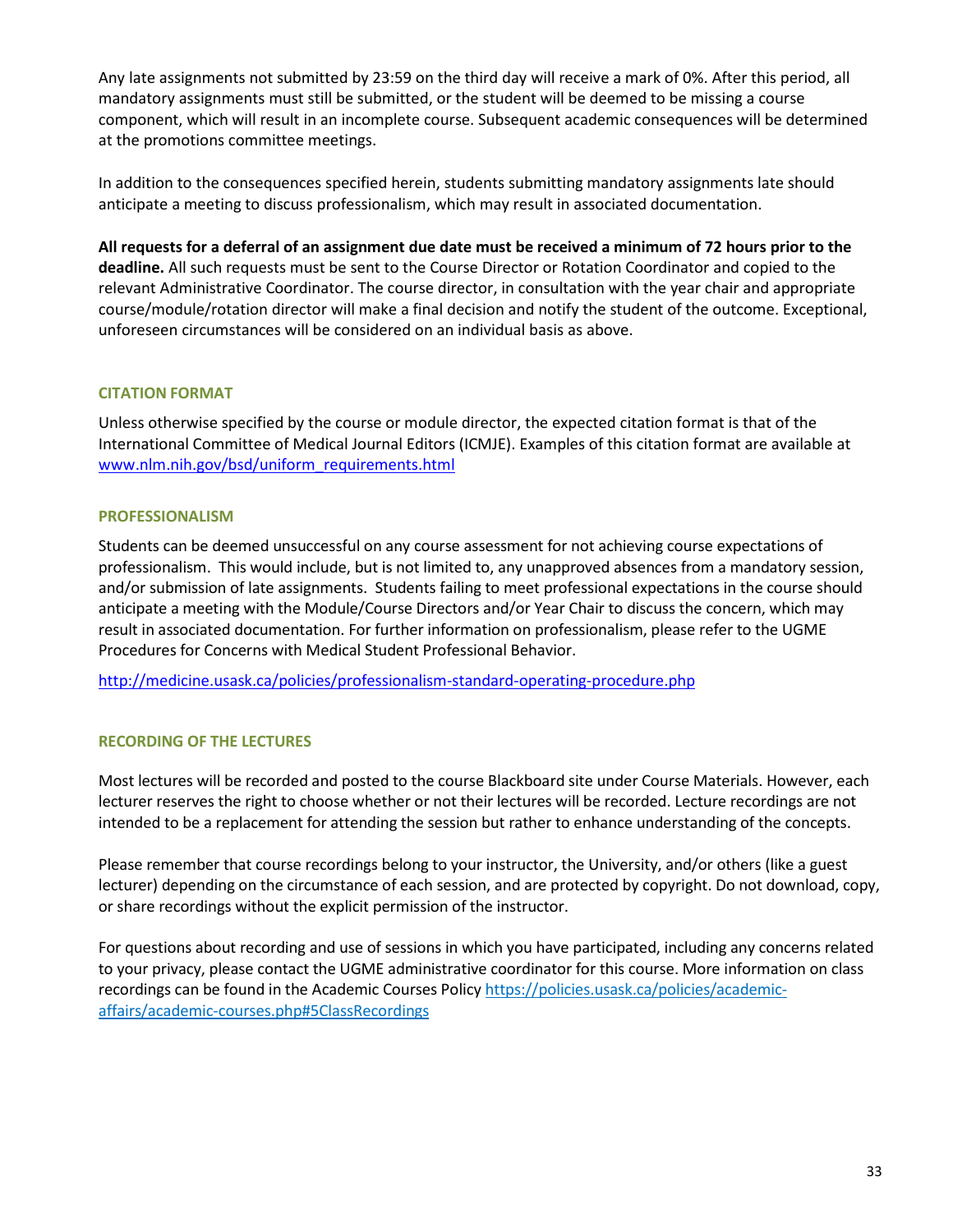#### **REQUIRED VIDEO USE:**

At times in this course you may be required to have your video on during video conferencing sessions, in order to support observation of skills, to support group learning activities, or for exam invigilation. It will be necessary for you to use of a webcam built into or connected to your computer.

For questions about use of video in your sessions, including those related to your privacy, contact your instructor.

## **COPYRIGHT**

Course materials are provided to you based on your registration in a class, and anything created by your professors and instructors is their intellectual property and cannot be shared without written permission. If materials are designated as open education resources (with a creative commons license) you can share and/or use in alignment with the [CC license.](https://openpress.usask.ca/authoring/chapter/creative-commons-licenses/) This includes exams, PowerPoint/PDF slides and other course notes. Additionally, other copyright-protected materials created by textbook publishers and authors may be provided to you based on license terms and educational exceptions in the Canadian Copyright Act (see [http://laws](http://laws-lois.justice.gc.ca/eng/acts/C-42/index.html)[lois.justice.gc.ca/eng/acts/C-42/index.html\).](http://laws-lois.justice.gc.ca/eng/acts/C-42/index.html)

**Before you copy or distribute others' copyright-protected materials, please ensure that your use of the materials is covered under the University's Fair Dealing Copyright Guidelines available at** [https://library.usask.ca/copyright/general-information/fair-dealing-guidelines.php.](https://library.usask.ca/copyright/general-information/fair-dealing-guidelines.php) For example, posting others' copyright-protected materials on the open web is not covered under the University's Fair Dealing Copyright Guidelines, and doing so requires permission from the copyright holder.

For more information about copyright, please visit [https://library.usask.ca/copyright/index.phpw](https://library.usask.ca/copyright/index.php)here there is information for students available at [https://library.usask.ca/copyright/students/rights.php,](https://library.usask.ca/copyright/students/rights.php) or contact the University's Copyright Coordinator at [mailto:copyright.coordinator@usask.ca o](mailto:copyright.coordinator@usask.ca)r 306-966-8817.

#### **INTEGRITY DEFINED (FROM THE OFFICE OF THE UNIVERSITY SECRETARY)**

Although learning in a remote context is different, the rules and principles governing academic integrity remain the same. If you ever have questions about what may or may not be permitted, ask your instructor. Students have found it especially important to clarify rules related to exams administered remotely and to follow these carefully and completely.

The University of Saskatchewan is committed to the highest standards of academic integrity [\(https://academic](https://academic-integrity.usask.ca/)[integrity.usask.ca/\)](https://academic-integrity.usask.ca/). Academic misconduct is a serious matter and can result in grade penalties, suspension, and expulsion.

## **Prepare for Integrity**

Students are expected to act with academic integrity.

- Students are encouraged to complete the Academic Integrity Tutorial to understand the fundamental values of academic integrity and how to be a responsible scholar and member of the USask community (tutorial link[: https://libguides.usask.ca/AcademicIntegrityTutorial\)](https://libguides.usask.ca/AcademicIntegrityTutorial) .
- Students can access campus resources that support development of study skills, time and stress management, and ethical writing practices important for maintaining academic integrity and avoiding academic misconduct.

#### **Responses to Misconduct**

Students are expected to be familiar with the academic misconduct regulations [\(https://governance.usask.ca/student-conduct-appeals/academic-misconduct.php#About\)](https://governance.usask.ca/student-conduct-appeals/academic-misconduct.php#About).

- Definitions appear in Section II of the academic misconduct regulations.
- The academic misconduct regulations apply regardless of type of assessment or presence of supervision during assessment completion.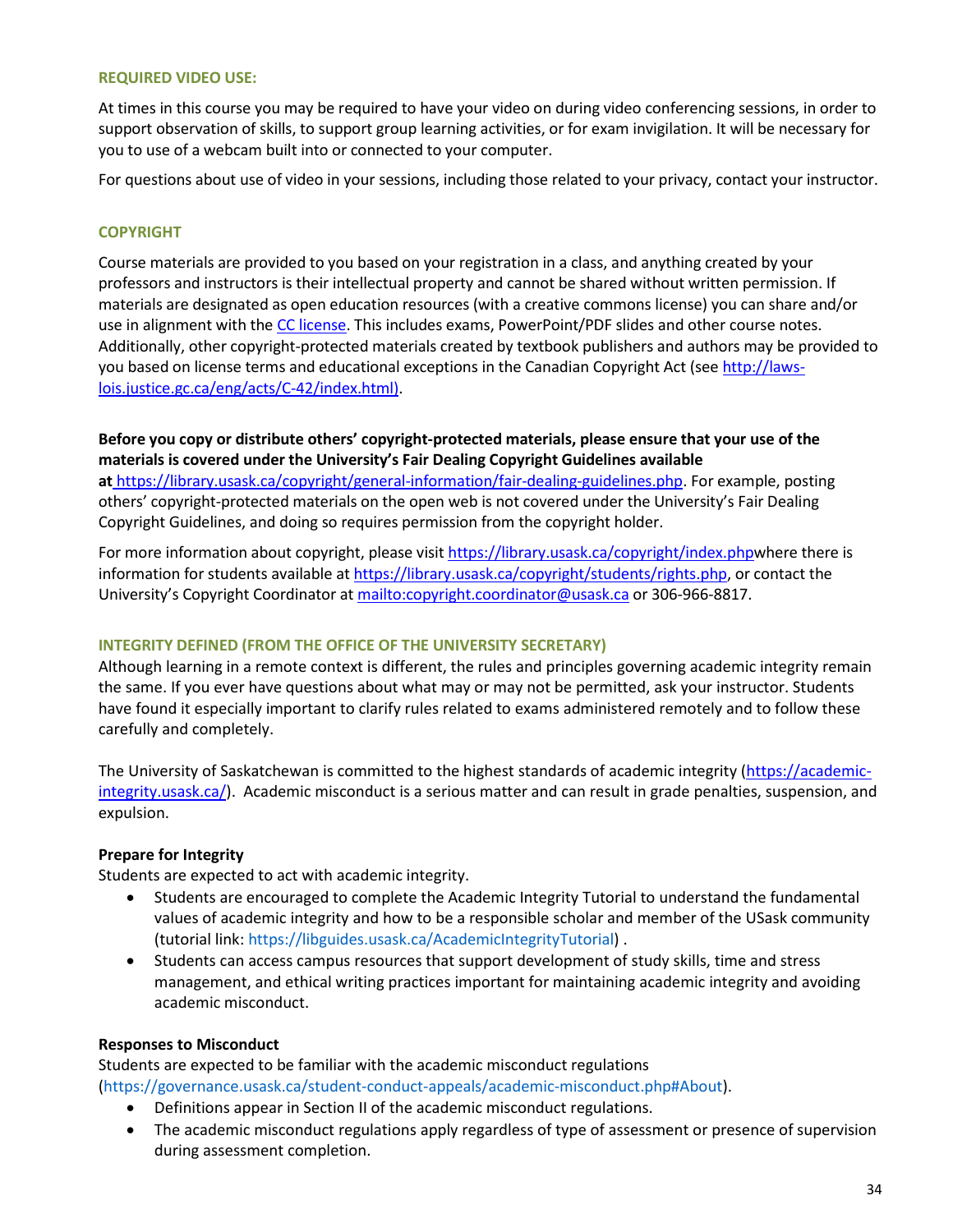- Students are advised to ask for clarification as to the specific expectations and rules for assessments in all of their courses.
- Students are urged to avoid any behaviour that could result in suspicions of cheating, plagiarism, misrepresentation of facts. Students should note that posting copyrighted course materials (e.g., notes, questions, assignments or exams) to third party websites or services or other forum or media without permission is an academic or non-academic misconduct offense.

Non-academic offenses are dealt with under th[e Standard of Student Conduct in NonAcademic Matters and](https://governance.usask.ca/student-conduct-appeals/non-academic-misconduct.php)  [Regulations and Procedures for Resolution of Complaints and Appeals.](https://governance.usask.ca/student-conduct-appeals/non-academic-misconduct.php)

# **EXAMINATIONS WITH ACCESS AND EQUITY SERVICES (AES)**

Students who have disabilities (learning, medical, physical, or mental health) are strongly encouraged to register with Access and Equity Services (AES) if they have not already done so. Students who suspect they may have disabilities should contact the Student Affairs Coordinator at the Office of Student Affairs (OSA) for advice and referrals. In order to access AES programs and supports, students must follow AES policy and procedures. For more information, [www.students.usask.ca/aes o](http://www.students.usask.ca/aes)r contact AES at (306) 966-7273 o[r aes@usask.ca.](mailto:aes@usask.ca)

Students registered with AES may request alternative arrangements for mid-term and final examinations.

Students must arrange such accommodations through the Office of Student Affairs (OSA) by the stated deadlines. Instructors shall provide the examinations for students who are being accommodated by the deadlines established by AES.

## **STUDENT SUPPORTS**

## **COLLEGE OF MEDICINE, OFFICE OF STUDENT AFFAIRS**

Student Affairs offers confidential support and advocacy at arm's length from the academic offices.

For more information please contact:

COM Student Affairs Coordinator (Saskatoon), Edith Conacher a[t edith.conacher@usask.ca](mailto:edith.conacher@usask.ca) or (306) 966-4751

COM and the School of Rehabilitation Science Coordinator (Saskatoon), Bev Digout a[t bev.digout@usask.ca](mailto:bev.digout@usask.ca) or (306) 966-8224

Administrative Assistant (Saskatoon), Kacia Whilby (Saskatoon) at [kacia.whilby@usask.ca](mailto:kacia.whilby@usask.ca) or (306) 966-7331

COM Student Affairs Coordinator (Regina), Lisa Persaud at [lisa.persaud@saskhealthauthority,ca o](mailto:lisa.persaud@saskhealthauthority,ca)r (306) 766- 0620

Student Affairs Director, Dr. Nicole Fahlman (Regina) a[t nicole.fahlman@usask.ca](mailto:nicole.fahlman@usask.ca) or (306) 209-0142

Student Affairs Director, Dr. Tiann O'Carroll (Regina) at [tiann.ocaroll@usask.ca](mailto:tiann.ocaroll@usask.ca) or (306) 529-0777

OSA Associate Michelle [Grove - michelle.grove@saskhealthauthority.ca or \(306\)](mailto:Grove%20-%20michelle.grove@saskhealthauthority.ca%20%20or%20(306)) 766-0553

## **ACADEMIC HELP FOR STUDENTS**

The University Library offers a range of learning and academic support to assist USask undergrad and graduate students. For information on specific services, please see the Learning page on the Library web site [https://library.usask.ca/support/learning.php.](https://library.usask.ca/support/learning.php)

Remote learning support information<https://students.usask.ca/remote-learning/index.php>

Class and study tips<https://students.usask.ca/remote-learning/class-and-study-tips.php>